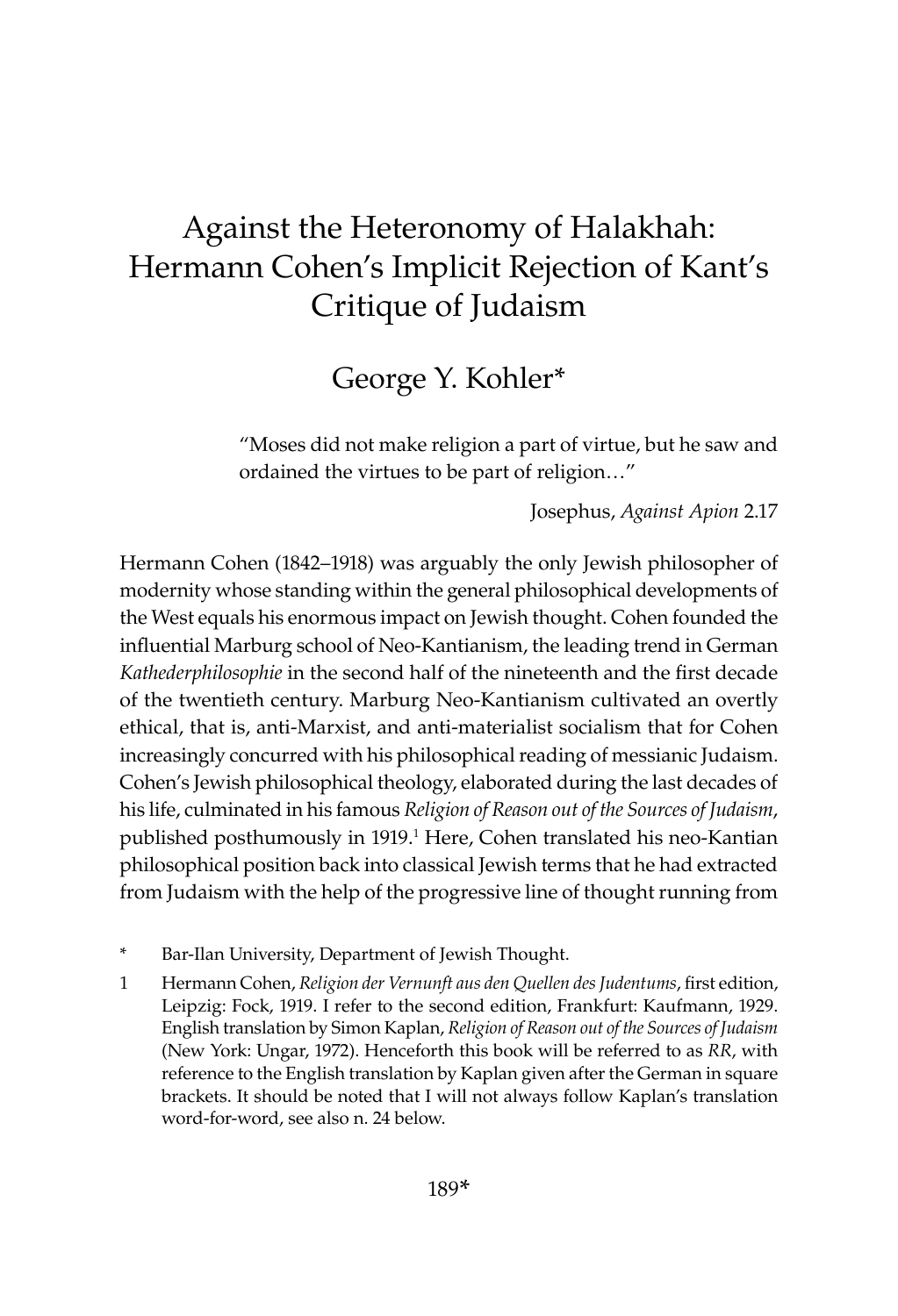Plato through Maimonides to Kant.<sup>2</sup> In a nutshell, God, for Cohen, is the idea (in a Kantian, regulative sense) of the normative, infinite realization of the good in the world. This realization is known in religion as the establishment by means of "the imitation of God" of the messianic kingdom on earth.<sup>3</sup> It is the intention of the present study to show that therefore *halakhah*, Judaism's religious law, in Cohen's thought, becomes the specific, (positive-historical) "Jewish" instantiation, as it were, of Kant's categorical imperative.<sup>4</sup>

Cohen fundamentally rejected the approach to *halakhah* developed by German-Jewish Reform theology throughout the nineteenth century and returned to an argument of Moses Mendelssohn's for keeping the law, if only in a more sophisticated and philosophically refined form. Mendelssohn had argued in a private letter to Herz Homberg from 1783 that the ritual law of Judaism serves the purpose of closing the ranks of the believing Jews, because mere articles of faith will simply not be enough to unite the true theists against the onslaught of all forms of idolatry.<sup>5</sup> The Reformers, although actually they, too, are in agreement with Mendelssohn's idea that it is the *purpose* of the law that must justify its validity, nevertheless saw this purpose first and foremost in a romantic edification of the observant Jews, that is, in a 'spiritual uplifting' as the definitive yardstick for answering the question which parts of the law should be abandoned in the light of modernity. Abraham Geiger (1810–74), the founder of the Reform Movement, wrote for example "Judaism looks upon religious ceremonies as the means for strengthening our religio-ethical sentiments. These ceremonies serve as reminiscences of past events whereby we think of God's paternal and wise Providence, or are humbled; they serve also to strengthen our good intentions or to preserve or regain our spiritual purity."6 The establishment

- 2 For the Maimonidean connection, see George Y. Kohler, *Reading Maimonides' Philosophy in 19th Century Germany* (Dordrecht: Springer, 2012)*.*
- 3 I drew for this passage on Steven S. Schwarzschild's entry, "Cohen, Hermann," in *Encyclopedia of Religion*, ed. M. Eliade (New York: Simon & Schuster, 1987), 559–60.
- 4 I will concentrate, however, on the autonomous nature of *halakhah*, according to Cohen, and not on the resulting responsibility of keeping it – which is a difficult problem of its own.
- 5 See for this letter: *Moses Mendelssohn: Writings on Judaism, Christianity, and the Bible*, ed. Michah Gottlieb (Waltham, MA: Brandeis University Press, 2011), 124.
- 6 Abraham Geiger, "Der Formglaube in seinem Unwerthe und in seinen Folgen," Wissenschaftliche Zeitschrift für Jüdische Theologie 1 (1839): 10; translation from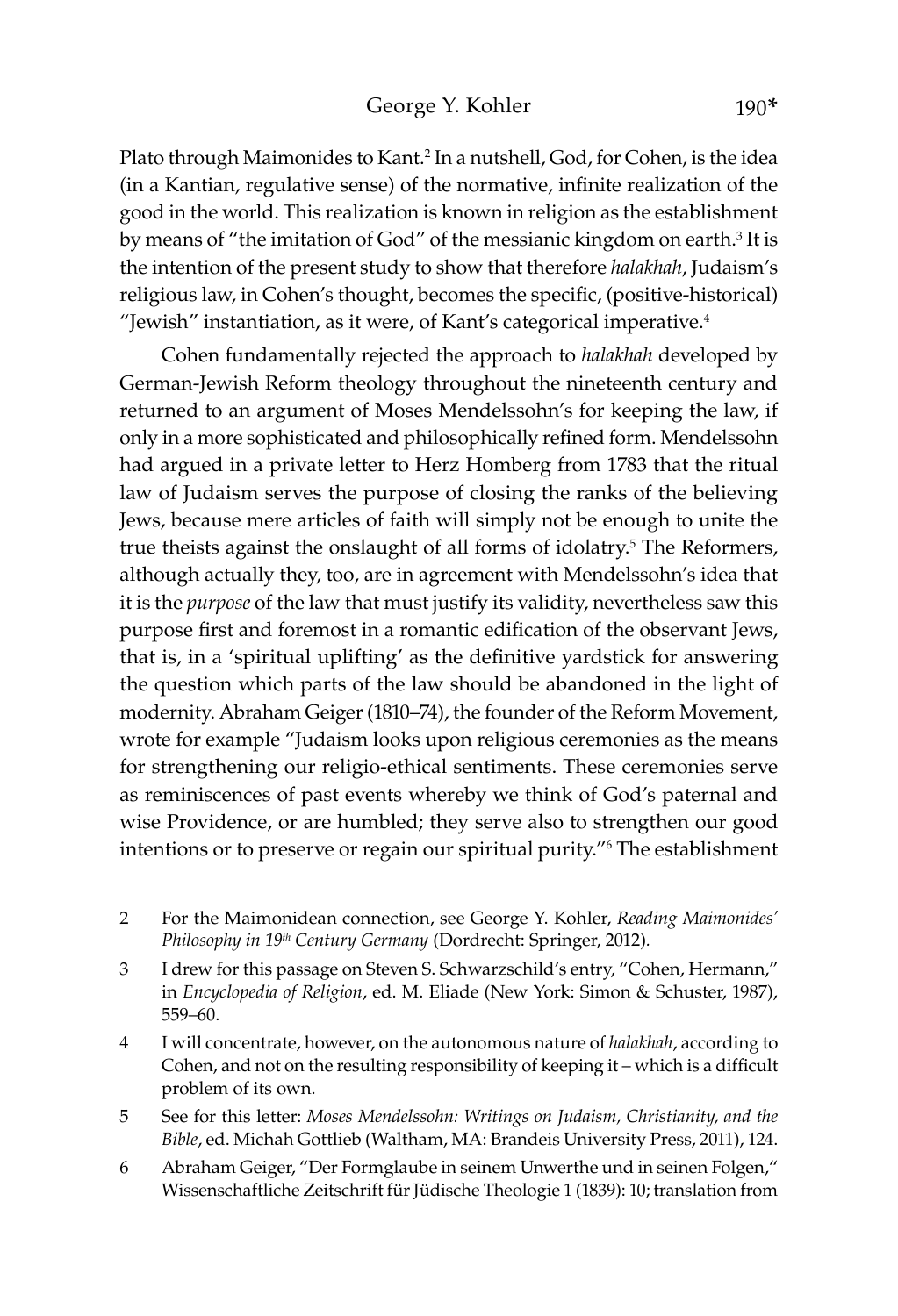of historiography as an academic discipline of critical scholarship (within the *Wissenschaft des Judentums*) made it impossible for modern historians like Geiger or Heinrich Graetz (1818–91) to uphold the Halevian version of the authorization of Torah through a "real," a witnessed historical act. But then again, the edification-criterion for legal reforms essentially generated a new Spinozian dichotomy of religion and politics.7

For Cohen, this spiritual approach led the Reform Movement into the trap of interpreting large parts of traditional law only in terms of the national, political needs of the Jewish people, which are no longer required after emancipation. While for the Reformers, fitting in with the *zeitgeist* was the norm by which traditional Jewish law was to be judged, Cohen suspects this method of eudemonism: the inconvenient cultural isolation of the observant Jews is still necessary for Cohen, as long as no universal religion of reason has emerged. This isolation, however, is not inherent in the Law itself, as Mendelssohn assumed, for the Law's sole purpose is the preservation of the idea of the One God. For Cohen, the distinct nation known as Israel was only necessary as a precondition for the formation of the Jewish religion, and this is the only meaning of the concept of the *chosen people*. Therefore, the Reform Movement was wrong to see the commandments as exclusively motivated on the national level – a perception which led them to their project of "combating the Law as the source of national isolation."8 In opposition to Reform, especially during the last decades of his life, Cohen was increasingly inclined to appreciate "the importance of the protective screen of fixed ritual" – a shield that was felt by him necessary for the survival of a community.9 As long as pure Jewish monotheism is not "devaluated, replaced, or replace-

David Philipson *Abraham Geiger as Reformer* (Charlevoix, MI: Central Conference of American Rabbis, 1910), 31ff.

- 7 Spinoza throughout the fifth chapter of his *Tractatus theologico-politicus* (1670) claimed that the purpose of Mosaic law was to give the Jewish state in antiquity a positive legislation, which lost its validity with the end of political independence. Moses was a talented lawgiver to Spinoza, but his claim to a divine authorization of the law was merely a tactical move.
- 8 *RR* 418 [359].
- 9 Hans Liebeschütz "Hermann Cohen and his Historical Background," *Leo Baeck Institute Year Book* 13 (1968): 3–33 (23). This development might also be a result of Cohen's re-reading of the book of Ezekiel, Liebeschütz continues, for the prophet combines his idea of individual ethical responsibility with "care for the ritual forms of worship and life" (ibid.).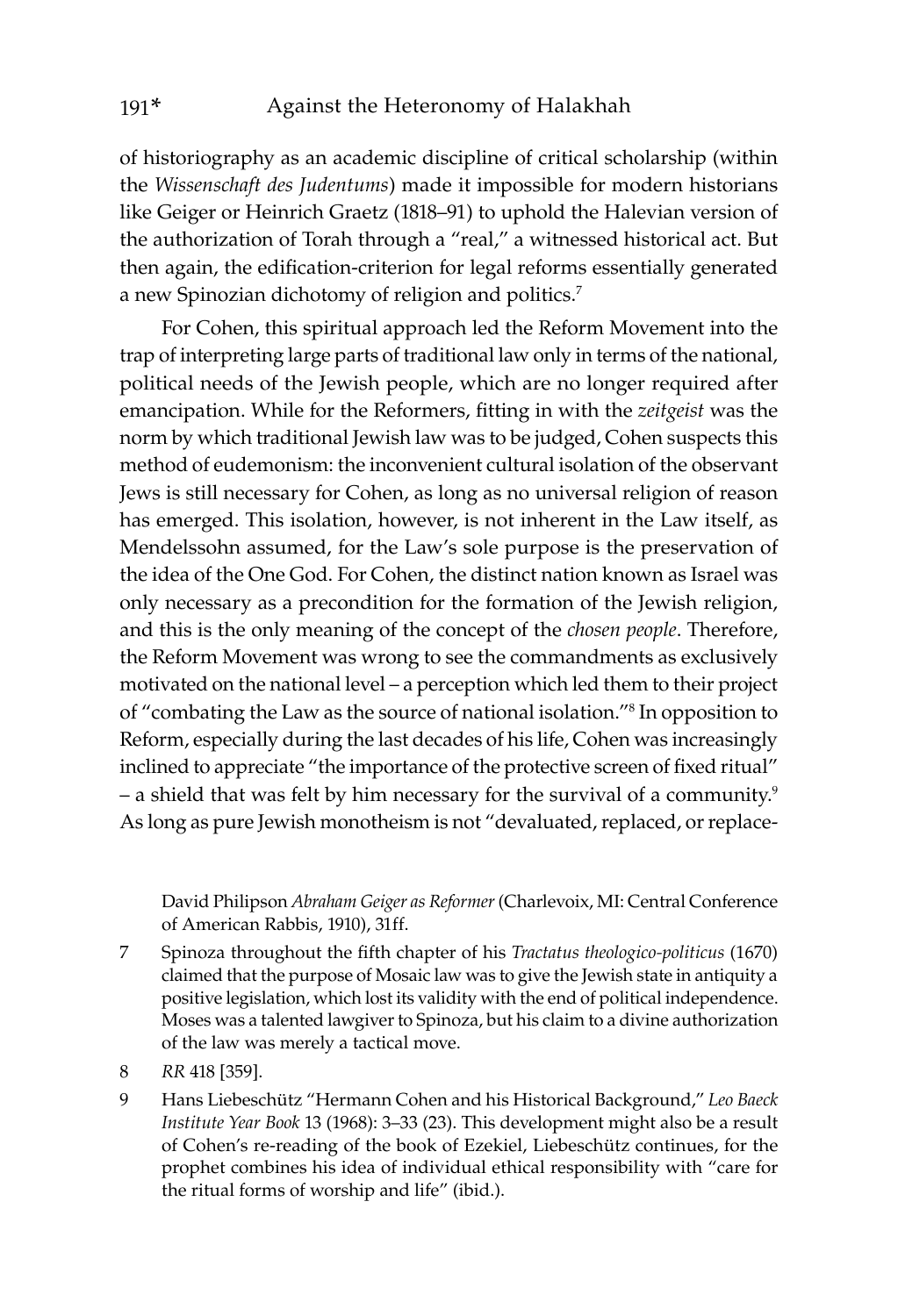able"10 by other forms of monotheism, its continuity is necessarily bound to the isolation of the Jews, not as an independent nation, but as a nationality within a nation. The real purpose of the Law for Cohen is to guarantee the continuity of Judaism as the carrier of pure monotheism – and is therefore to be found only on an abstract, philosophical level.

But even if we see the purpose of *halakhah* as generating a sufficient amount of cultural isolation of the Jewish community for the preservation of the strict monotheistic idea until the messianic age – *halakhah as law* must necessarily satisfy also another, probably more difficult criterion for the Kantian philosopher: It must be observed by the free decision of the autonomous human will. It is not enough (for *halakhah* to become ethically grounded) simply to reject supernatural revelation at Mount Sinai. For Kant, and also for Hermann Cohen, only the free autonomous will is the source of truly ethical action, the apriori ethical law arises from the "self-legislation" of human reason (*Selbstgesetzgebung der Vernunft*), not from any source or influence outside it.<sup>11</sup> What makes matters even more complicated here is that Kant excluded Judaism explicitly from his understanding of religion as grounded in ethics, and this on the very accusation of heteronomy. There are three reasons for Kant that Judaism was not a religion in the ethical sense: a) its laws deal only with external action and lay no claim at all on a *moral disposition* [*Gesinnung*] in following them, b) Mosaism has no belief in a life after death, without which no religion can be conceived, $12$  and c) as Judaism is not missionary, but rather exclusive, it has no claim to the universal truth of its beliefs.13 Judaism, for Kant, was thus "a collection of merely statutory

- 10 *RR* 422 [363].
- 11 Immanuel Kant, *Groundwork for the Metaphysics of Morals*, trans. Allen W. Woods (New Haven: Yale University Press, 2002), 58.
- 12 The same claim was made by Lessing in order to prove the spiritual inferiority of Judaism, compared to Christianity, see his *Education of the Human Race* (1783), § 17. Kant specifically critiqued the notion of the Jewish God's *visiting the iniquities of the fathers on the children* (Exod 34:7), without knowing, apparently, that the immoral aspect of this notion was recognized and abolished by the Prophet Ezekiel (18:19–20), as even the Talmud explicitly noted (*b. Mak*. 24a).
- 13 Immanuel Kant, *Religion Within the Boundaries of Mere Reason*, trans. Allen W. Woods and George Di Giovanni (Cambridge: Cambridge University Press, 1998), 131. It must be said to Kant's credit, however, that concerning the last point he immediately has second thoughts, because he knows well that Judaism's concept of God – the invisible ruler of the universe – can be seen to contradict his claim.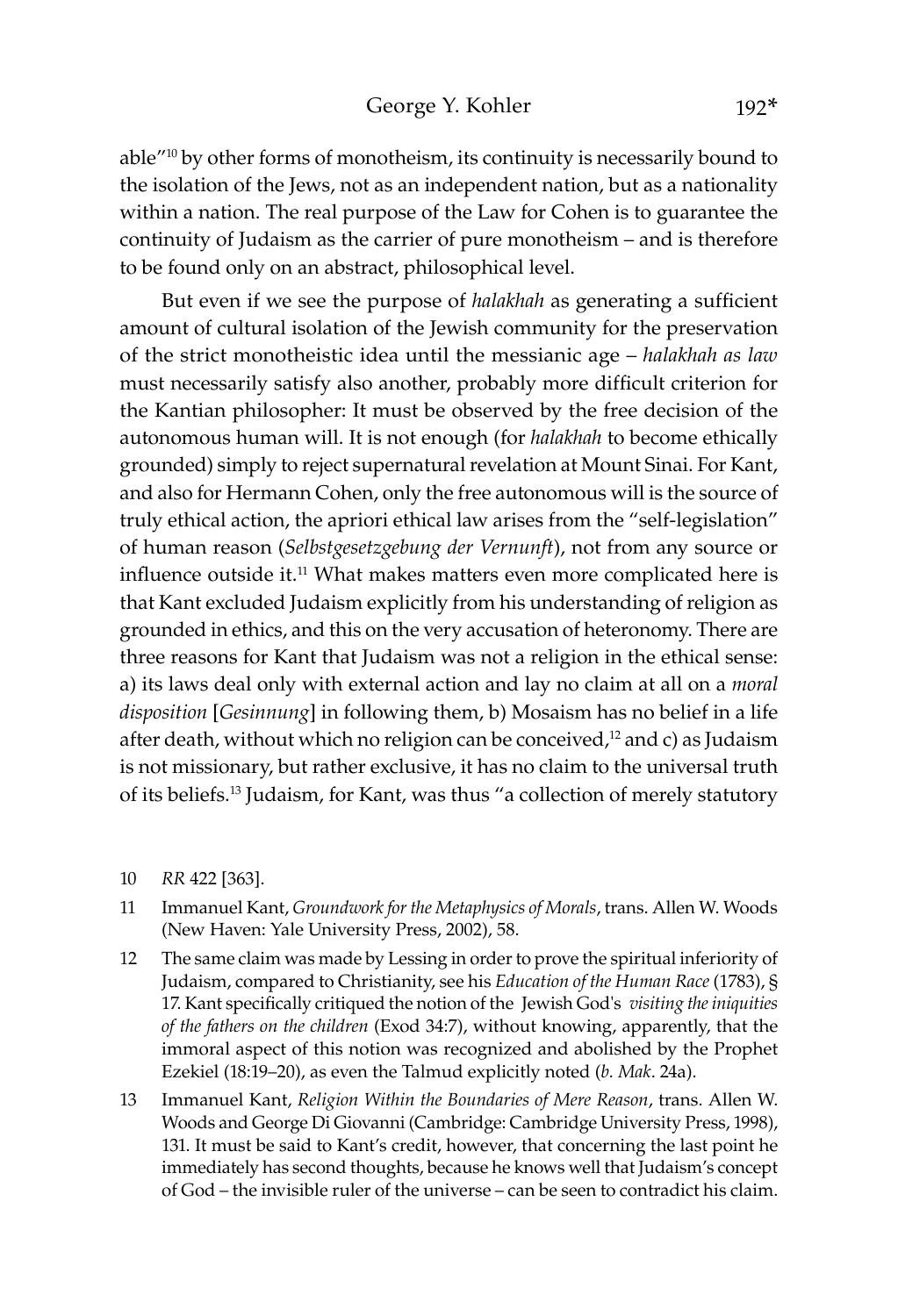laws supporting a political state."14 This often quoted phrase is usually misunderstood, however, to be "a political critique of Judaism focused on its purported legalism."15 Since for Kant, as this argument has it, enlightened Christianity of his own time was closest to a *religion of reason*, and Christianity generally reads the Apostle Paul as criticizing the central Jewish belief in a correlational, legal covenant with God and instead favors allowing only for divine grace – Kant necessarily rejects Judaism as an expression of an immoral and obsolete antique system of dry legislation. Frequently, Kant's rejection is even interpreted as open anti-Semitism, or at least as self-serving – since Kant himself was not at all neutral in his argument against Judaism: He wanted to convert German Christians to his own religious philosophy, with an idealized Christianity at the focus – therefore he preferred a derogatory view of Judaism, fitting his goals.<sup>16</sup>

In truth, however, Kant is far from supporting classical Christian supersessionism. For Kant, Christianity "arose suddenly, but not unprepared" from Judaism, and while Christianity's Jewish founder indeed tried to replace the "servile faith" of the Jews of his time with moral faith, his efforts ended with his undeserved death.<sup>17</sup> After this historical event thus also all actual reason to imitate Christ was obsolete for Kant. In his influential book on the philosophy of religion we rather find several long passages of scolding the 1700 years of church history ever since, a history which "weighed down the people with the heavy chain of blind superstition."18 The real problem with Kant's view of Judaism for the believing Jewish Kantian is therefore not accusations b) or c), but first and foremost a). That is, the very contradiction

- 15 Yonatan Y. Brafman, "New Developments in Modern Jewish Thought: From Theology to Law and Back Again," in *The Cambridge Companion to Judaism and Law*, ed. Christine Hayes (Cambridge: Cambridge University Press 2017), 289.
- 16 For the alleged antisemitism in Kant, see Jacob Katz, "Kant and Judaism," *Tarbiz* 41 (1971): 219–37 (Hebrew); Nathan Rotenstreich, *The Recurring Patterns* (New York: Horizon Press, 1964), 23–47; Paul Lawrence Rose, *Revolutionary Antisemitism in Germany from Kant to Wagner* (Princeton: Princeton University Press, 1990); Micha Brumlik, "Kants Theorie des Judentums," in *Deutscher Geist und Judenhass*  (München: Luchterhand, 2000), 22–74; Michael Mack, *German Idealism and the Jew: The Inner Anti-Semitism of Philosophy and German Jewish Responses* (Chicago: University of Chicago Press, 2003) and many more.
- 17 Kant, *Religion Within the Boundaries of Mere Reason*, 132–33.
- 18 Ibid., 134.

<sup>14</sup> Kant, *Religion Within the Boundaries of Mere Reason*, 130.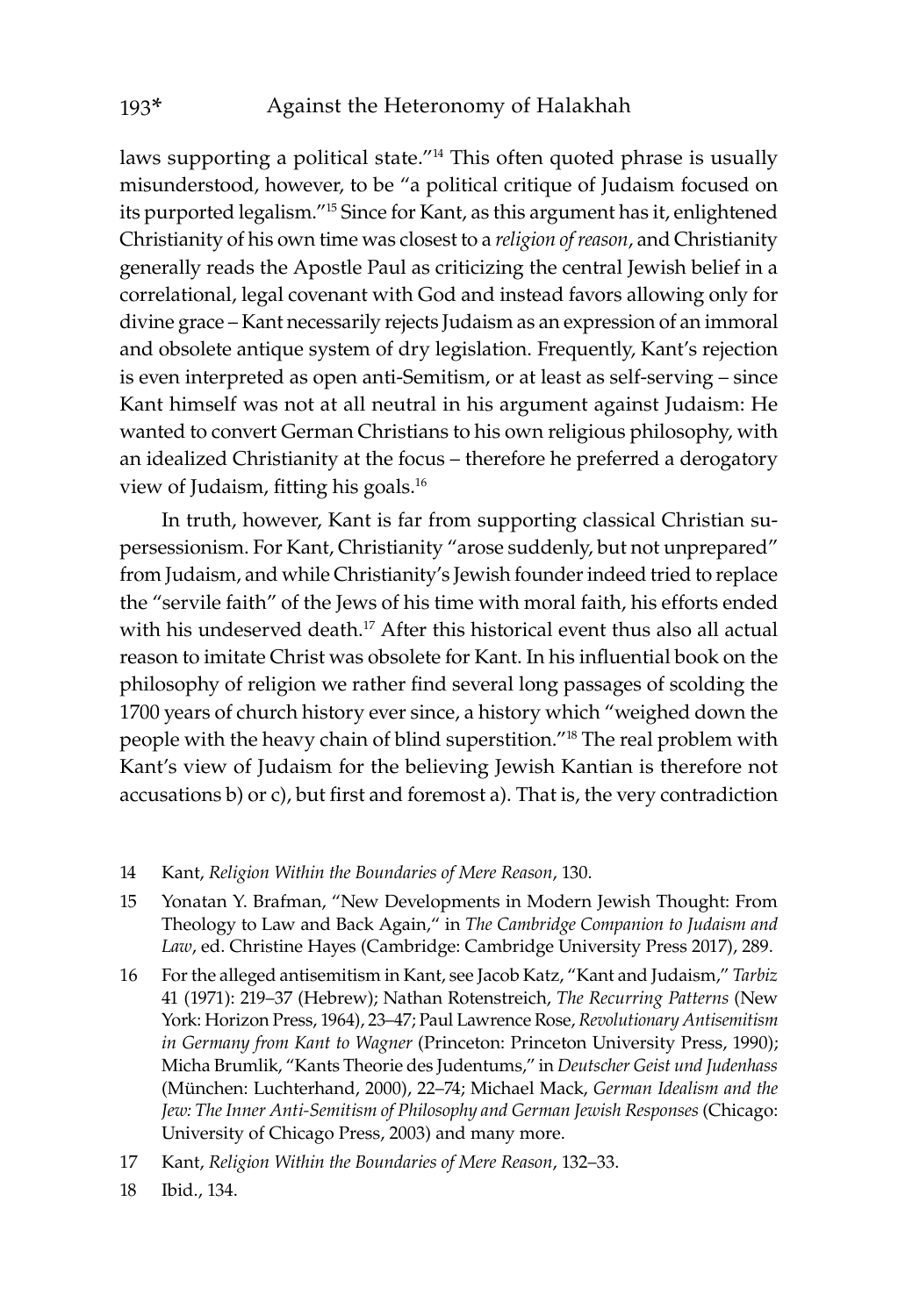between legal compulsion of the believer by divine law (duty) and the free virtue (God's grace) – the discrepancy between the purported heteronomy in following of divine revelation as the authorizing power of *halakhah*, and the autonomous, rational will of the individual as the one and only source of moral action. The will is rational, according to Kant, when it operates by responding to what it finds to be apriori moral reasons, not according to outside influences.

Hermann Cohen, committed as he was to Kantian ethical thought in much more than a general sense, was not ready to understand Kant as an anti-Semite, and that for good reasons, as we will see: Cohen held that Kantian ethics directly continued a certain central line of talmudic legal thought. Cohen therefore chose a different way to confront Kant's critique of the Jewish religion: He declared that to the extent that Kant critiqued it, he was simply ignorant of Judaism. Baruch Spinoza and Moses Mendelssohn, his two teachers in the theology of the Jewish religion, were both particularly unsuited for this task, according to Cohen.19 Spinoza's *Tractatus theologico-politicus* attempts to establish the independence of philosophy from politics and positive religion, hence it understands Mosaic Law as the civil law of the Jewish state in antiquity. The alleged theonomy of this secular state law was intended, in Spinoza's view, as a mere pretext to educate the people to be obedient and to live in peace with each other. At the same time, however, to lie about theonomy creates a wrong concept of God and is therefore for Spinoza the root of all future evil that grew out of this first fraudulent interrelationship of 'state and church.'20 Mendelssohn supported this theory from a different direction. He not only advocated strongly the separation of state and church (even at the price of a reform of Judaism, depriving the community of all political means of punishment), he went as far as to separate ritual Jewish law completely from the rational universal law, which, although it is also contained in the Pentateuch, is transparent and binding for all humanity and needs no revelation. Jewish ceremonial law, however, contrary to Spinoza's view, is indeed historically revealed for

<sup>19</sup> Hermann Cohen "Innere Beziehungen der Kantischen Philosophie zum Judentum," reprinted in Hermann Cohen, *Jüdische Schriften* (Berlin: Schwetschke, 1924), vol. I, 284–305.

<sup>20</sup> Baruch Spinoza, *Theological-Political Tractate*, especially chapters five and seventeen, in *Spinoza: Complete Works*, ed. Michael Morgan (Cambridge: Cambridge University Press, 2002), 435ff. and 641ff.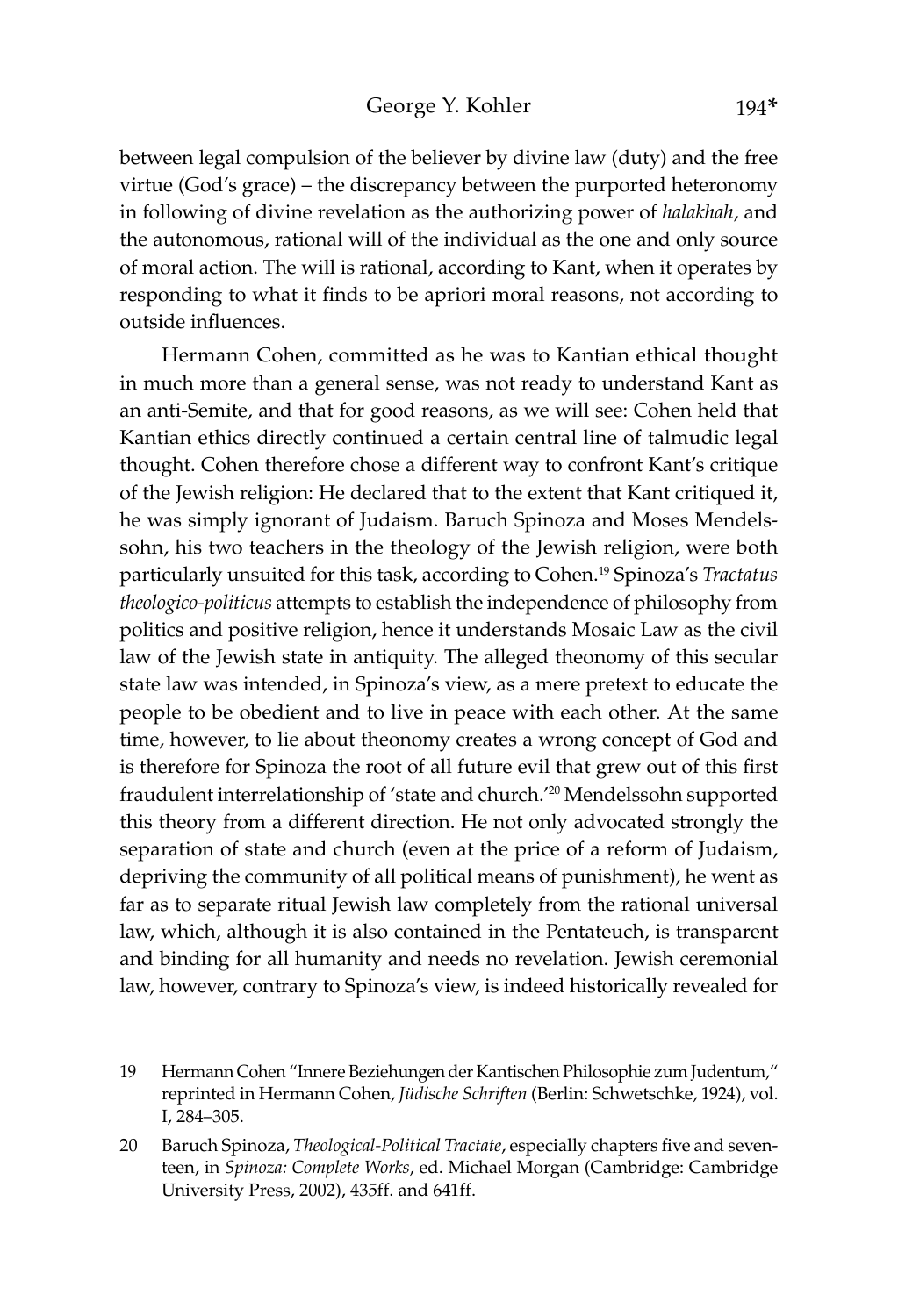Mendelssohn, but valid exclusively as the *legacy for the congregation of Jacob*. 21 Thus Mendelssohn is depriving Judaism of all positive doctrines of belief and turns *halakhah* into a mere historical truth, independent of pure reason, and therefore also disconnected from apriori, rational ethics.

Both views have left clearly detectable traces in Kant's understanding of Judaism, but those influences still do not explain Judaism's heteronomy-problem for Cohen. To solve this, Cohen needs to argue against Kant on Kant's own terms, that is, he needs to begin from the premises of Kant's philosophy of ethics. While others have shown convincingly how much Cohen's theory of autonomy in Jewish thought is indebted to Kantian philosophy, the purpose of the present article is to explore the essential points where Cohen advanced over Kant.<sup>22</sup> Cohen suggests, as Leora Batnitzky wrote, "that Kant should have recognized on his own terms that far from being antithetical to ethics, law is at the basis of it."23 So, the question arises: What is the relationship between the moral law of reason to *halakhah*, the religious law of Judaism, in terms of the autonomy of the will? Is there a parallel in justifying the observance of both laws that could guarantee the ethical nature of Judaism? And finally, what caused Kant to ignore this parallel that Cohen attempts to construct out of the sources of Judaism?

In a first step, Cohen established that *halakhah* is law in the first place – he strictly differentiated between a commandment, a 'personal directive' of God, and the notion of Torah as law, that is, as a teaching [*Lehre*].<sup>24</sup> It is the most remarkable development from all polytheisms to Mosaic monotheism

- 21 Deut 33:4. See Mendelssohn's famous epistle to J.C. Lavater, where he refers to this verse as a proof that revealed law must be kept only by Jews.
- 22 Especially and comprehensively Kenneth Seeskin, *Autonomy in Jewish Philosophy* (Cambridge: Cambridge University Press, 2001), 149–81.
- 23 Leora Batnitzky, *How Judaism became a Religion* (Princeton: Princeton University Press, 2011), 55 (my emphasis). Batnitzky, however, then continues to claim that behind this suggestion stands a Protestant concept of God, which Cohen unintentionally adopted. If Kant is the only proof for this, however, the argument can be refuted by a close reading of Kant's *Religion Within the Boundaries of Mere Reason,* which is likely to reveal much more unintended similarities to Judaism (especially concerning messianism and atonement) on the side of Kant than vice versa.
- 24 Cohen insisted that the translation of *Torah* as 'law'/'Gesetz'/*nomos* (as in Paul) is actually wrong and misleading; rather, it should be translated as 'teaching,' respecting not only the Hebrew root but also the flexibility of content, while the universal validity of God's word remains untouched (see Cohen, *Die Bedeutung*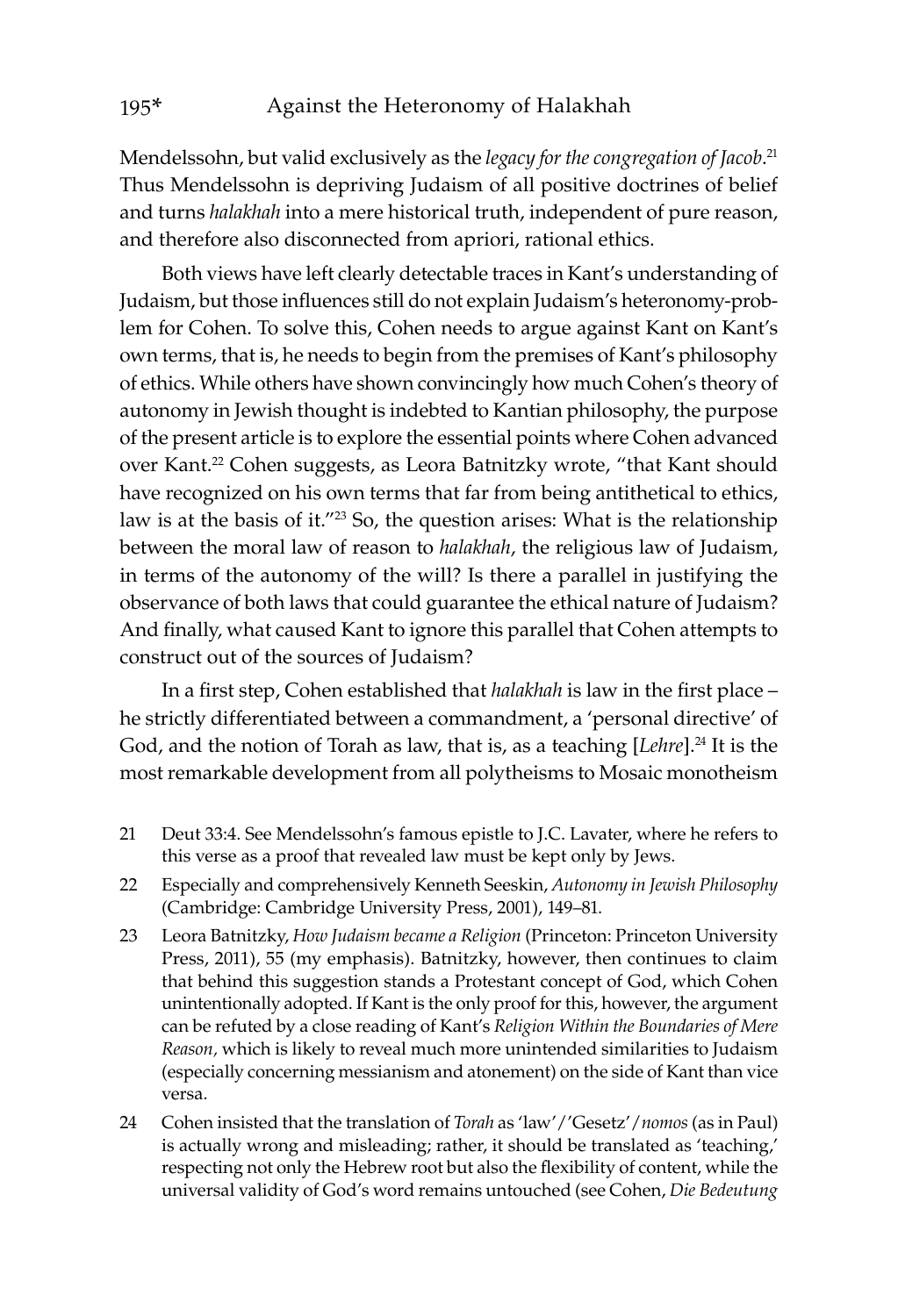that the One God would no longer give individual instructions to single humans, Cohen explained, but a coherent *set of commandments* that are *valid law for a collective*, eventually for all of humanity: "The commandment is an isolated order, Torah [*das Gesetz*] seeks to become the constitution of the moral world."25 From the beginning, thus, the philosophical implications of the "Jewish" idea of legal monotheism becomes the key concept for Cohen in his argument against Kant's critique of "heteronomous" Judaism.26

In a second step, Torah must be analyzed within the autonomy/heteronomy paradigm of Kant's own ethical theory. As we know, Kant introduced the idea of an autonomous will in order to bring to light the first principle of all morality. No wonder all previous efforts in that way have and must have failed, he wrote, because although most philosophers agreed that man is bound to law by duty, "it did not occur to one that man was subject *only to his own* and yet *universal legislation*, and that he was obligated only to act in accord with his own will, which, however, in accordance with its natural end, is a universally legislative will."<sup>27</sup> As long as the law did not arise from the human being's own will, it must have brought with it some *interest* for us to observe it, either a stimulus or a coercion. But this way, Kant argued, it was never the sense of duty that motivated the keeping of the law but always simple necessity [*Notwendigkeit*], according to this interest – even if it was not my own but someone else's. The will motivated by interests is then called heteronomous; the autonomous will, however, determined its own, but yet universal, law.In other words, what distinguished heteronomy from the autonomy of the will for Kant was the influence of the senses, of human

*des Judentums für den religiösen Fortschritt der Menschheit* [Berlin: Protestantischer Schriftvertrieb, 1910], 7).

- 25 *RR* 393 [338]. Ironically, Cohen himself used the German word "Gesetz" both for Torah (*Pentateuch,* "written law") and for rabbinic ("oral") law. Therefore I've translated here: "Torah." For the same reason, the term *halakhah* is used as translation from Cohen for "Gesetz" in this essay at all places where Cohen refers to rabbinic law, that is, practical legislation based on the exegesis of Scripture.
- 26 Two previous attempts to discuss Cohen's solution of the heteronomy problem have, although being exceptionally brilliant scholarship, not taken monotheism into account as the main factor. See Randi Rashkover, *Revelation and Theopolitics: Barth, Rosenzweig, and the Politics of Praise* (London: T&T Clark, 2005), 10–27; Daniel H. Weiss, *Paradox and the Prophets – Hermann Cohen and the Indirect Communication of Reason* (Oxford: Oxford University Press, 2012), 158–67.
- 27 Kant, *Groundwork for the Metaphysics of Morals*, p. 50. (emphasis in the original)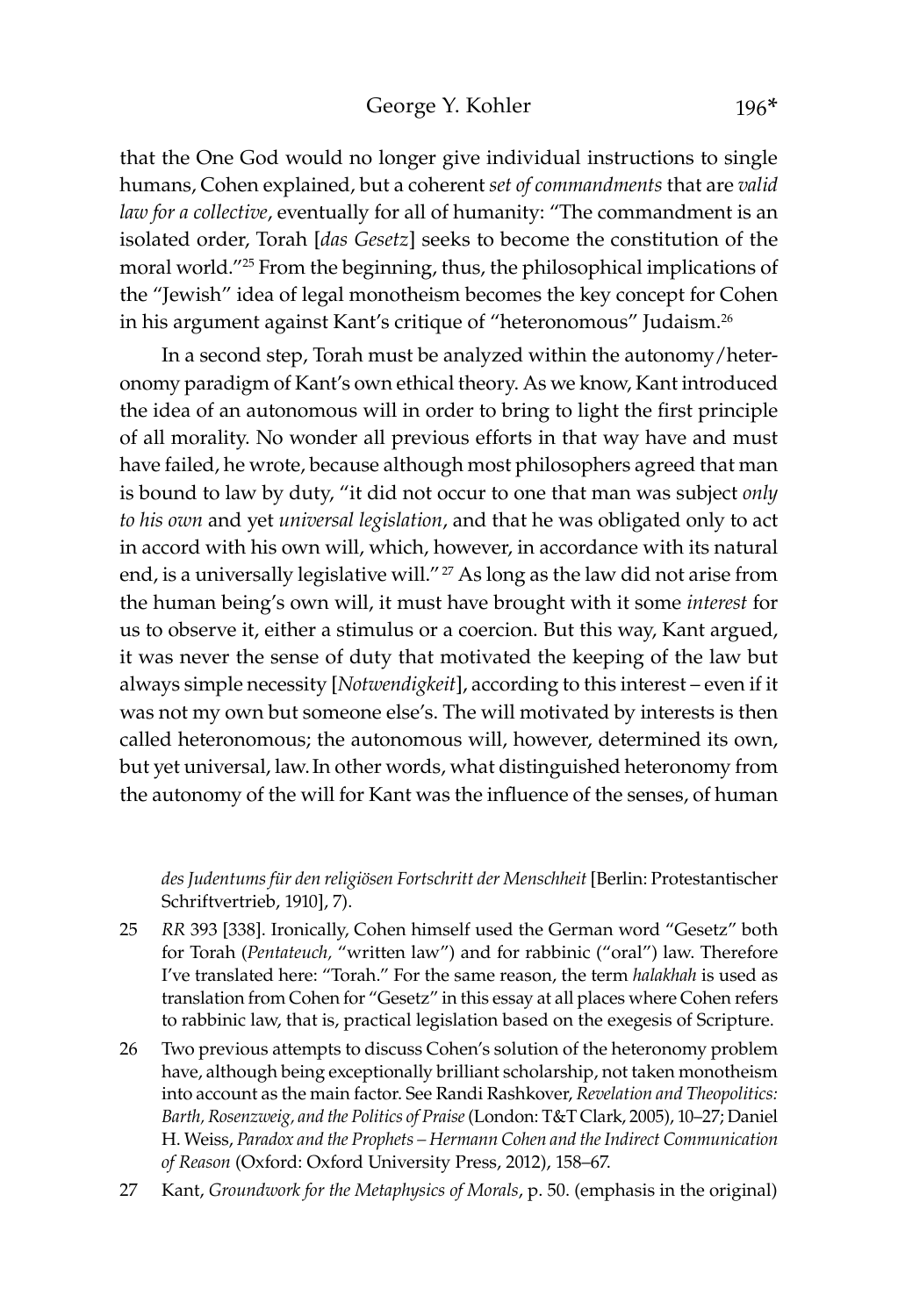desires, instincts, urges and (even intellectual) pleasures, but also the influences of detestation and aversion. Only by excluding those influences ("interests") the human will is free, rational and ethically lawful. The autonomous *ought* of this will makes the moral imperative a categorical one.

Translated into religious language, this moral demand excludes the millennia-old theological (if not anthropological) idea of "reward and punishment" as a motive for keeping religious law: Fear of God, in a simple biblical sense, or the hope for divine recompense, would turn the observant Jew into a morally inferior human, according to Kant. But much to his satisfaction, Cohen could point here to a striking number of ancient and medieval Jewish sources that straightforwardly reject the heteronomous notion of "reward and punishment" and proclaim that the divine law must be kept for its own sake – *Torah li-shmah* (תורה לשמה), as the Hebrew expression of the talmudic sages has it.<sup>28</sup> For Cohen, ideally, there is no reason to say Judaism would prefer the keeping of the law for fear of or hope for earthly or even heavenly reward. The *locus classicus* for this apparent Kantian ethical thought in rabbinic sources is *Mishnah Avot* 1:3, where Antigonus from Socho is quoted saying: "Do not be like servants who serve the master in the expectation of receiving a reward, but be like servants who serve the master without the expectation of receiving a reward, and let the fear of Heaven be upon you" – a text on which Lenn E. Goodman recently commented: "Even Kant excludes heteronomy no more vividly."29 For Cohen, furthermore, this text is "not an isolated saying" in rabbinic sources,<sup>30</sup> but its best ethical expression. Cohen immediately referred to yet another striking example of a talmudic notion

- 28 See for this notion *m. Avot* 6:1 and Maimonides, Mishneh Torah, *Laws of Talmud Torah* 3:10. The notion is often misunderstood as denying the practical relevance of Torah study, while the classical source (just mentioned) seems to mean rather disinterestedness in a Kantian sense.
- 29 Lenn E. Goodman, *God of Abraham* (Oxford: Oxford University Press, 1996), 97. This comment comes as a response to Emil Fackenheim, *Hermann Cohen, After Fifty Years* (New York: Leo Baeck Institute, 1969) who accused Cohen and other liberal Jewish thinkers to have read Kant back into rabbinic sources and to act upon this as though the morality of Judaism was autonomous and not revealed. Antigonus is not a 20<sup>th</sup> century liberal, Goodman replied, and still he takes God's will as his own. For a detailed discussion of Antigonus' saying, see Alan Mittleman, *A Short History of Jewish Ethics* (Chichester, UK; Malden, MA: Wiley-Blackwell, 2012), 66–68.
- 30 *RR* 376 [323].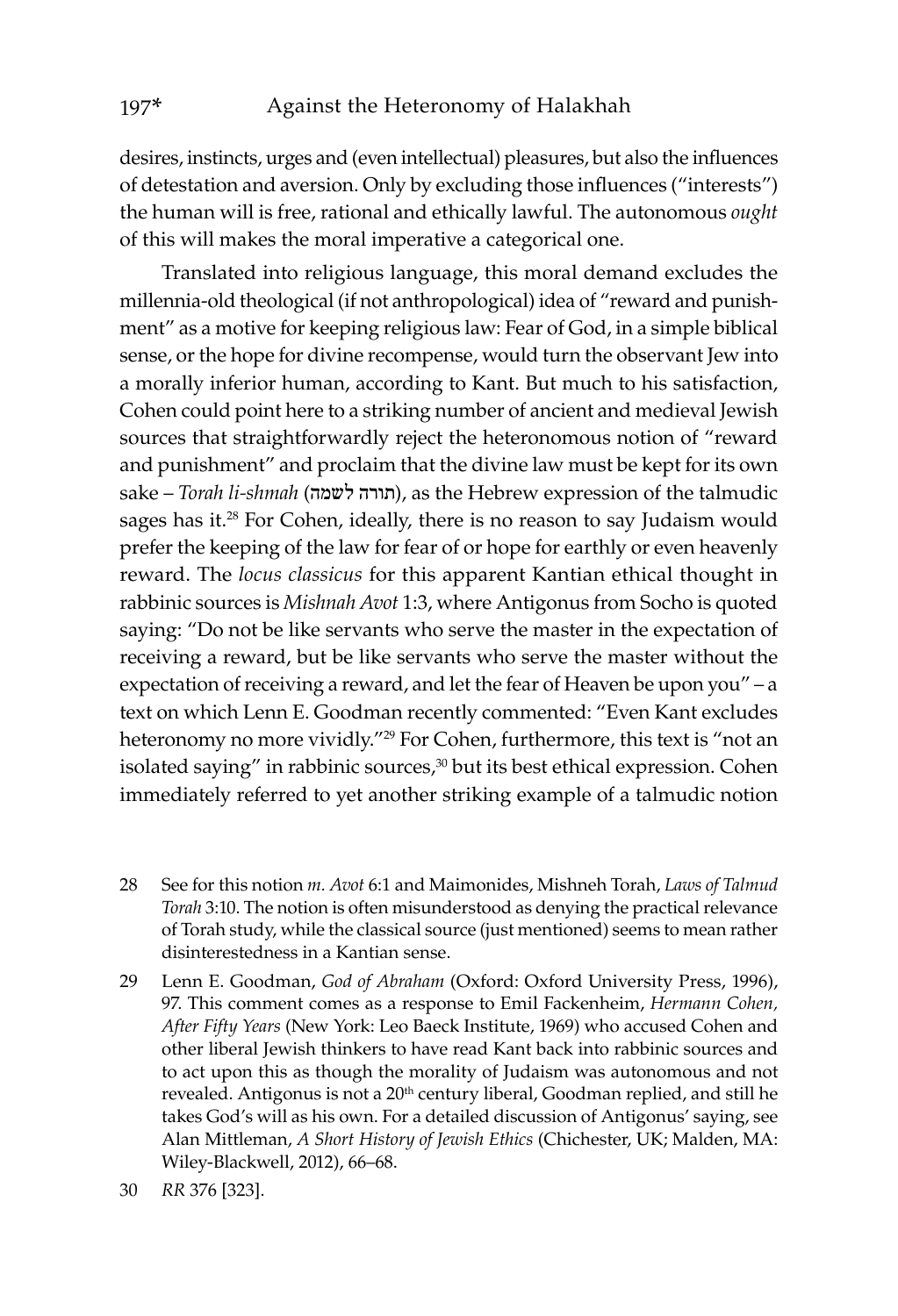that in his view anticipated Kant's moral thought. In a footnote to the *Critique of Practical Reason* Kant writes thus:

It is a very beautiful thing to do good to men from love to them and from sympathetic good will, or to be just from love of order; but this is not yet the true moral maxim of our conduct which is suitable to our position amongst rational beings as men, when we pretend with fanciful pride to set ourselves above the thought of duty, like volunteers, and, as if we were independent of the commandment, to want to do of our own good pleasure what we think we need no commandment to do.<sup>31</sup>

This rejection of ethical voluntarism is identified by Cohen with the talmudic rule that those are greater who keep the law because they are obligated to do so than those who volunteer to keep it (מצווה שאינו ממי ועושה מצווה גדול ועושה).<sup>32</sup> "It is as if Kant had learned this notion from a Jewish philosopher or from the Talmud itself," Cohen once exclaimed in connection with this passage.33 Later, Cohen further comments on this talmudic saying concerning the autonomy of the law of Judaism:

Apparently, because it is an instruction, the act loses its autonomy, and its origin is put in God's commandment. But this also eliminates from the act any egoistical motive. Every thought of success, not to mention reward, is far removed from this origin. The commandment comes from God. He is the unique good. His commandment is therefore the commandment of goodness

- 32 *B. Qidd.* 31a, the legal importance of the rule finds expression in the fact that Maimonides codified it in the twelfth century to become binding *halakhah*; see וכל העושה דבר שאינו מצווה עליו, אין שכרו 1:13: Mishneh Torah, Laws of Torah Study 1 ממנו פחות אלא שעשה המצווה כשכר. It is interesting to note that this appears in Maimonides' legal discussion about the obligation of women to learn Torah.
- 33 Cohen, "Innere Beziehungen," 292. See here Dana Hollander, "Some Remarks on Love and Law in Hermann Cohen's Ethics of the Neighbor," *Journal for Textual Reasoning* 4 (2005).

<sup>31</sup> Immanuel Kant, *Critique of Practical Reason,* trans. Thomas Kingsmill Abbott (Amherst, N.Y.: Prometheus Books 1996), 152 (translation edited). See Cohen's earlier discussion of this passage in his *Kants Begründung der Ethik*, (1877), *Werke*, vol. 2 (Hildesheim: Olms 2001), 332–33.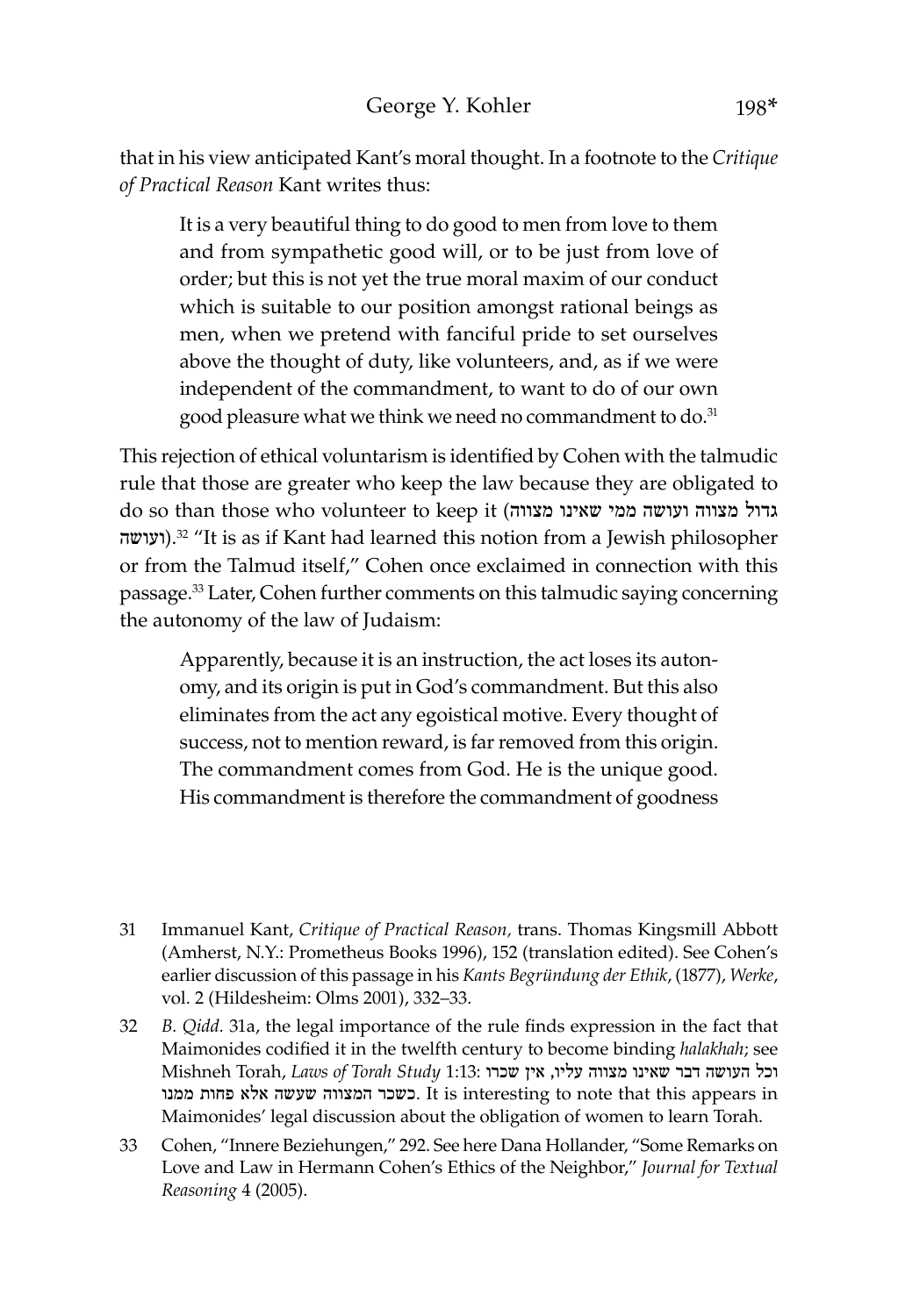[*Gebot der Güte*]. With regard to this good what meaning could a reward have?34

What is left unsaid, however, is how much Kant (at least here), Cohen, and Judaism (for that matter) stand at this point in contradiction to traditional Christian ethics that build rather on voluntarism as the superior moral attitude, compared to the compulsion of law.35 In general, though, Kant tends to uphold a voluntarist, anti-compulsion view when it comes to the yardstick of the morality of all legal obedience, especially of religious law. As Steven Schwarzschild remarked, it is "interesting to watch the Jew Cohen put his finger on Kant's Protestant, Pauline abhorrence of the law: he [Cohen] points out that all law, positive as well as ethical, has for its purpose the compelling of the will, and that "compulsion" is, therefore, not sufficient reason for regarding a law as heteronomous."36 Therefore, for Cohen, the most convincing example of all of Kantian thought in rabbinic sources, is a short line in *Mishnah Avot*, attributed there to Ben Azzai: מצוה מצוה שכר. 37 Cohen translates it into German in a Kantian fashion: *Der Lohn der Pflicht ist Pflicht* (The reward of duty is duty).<sup>38</sup> The word *mitsvah*, Cohen explains, has a double meaning: it means 'law' from the side of God, but it means 'duty'

## 34 *RR* 377 [324].

- 35 Note, for the best example, the difference between voluntary Christian alms-giving and Jewish *tsedakah*, which is seen as restoring justice and is thus rather a form of compulsory community tax. How for Cohen legal autonomy is achieved exclusively in the Jewish (and thus not Christian) tradition is discussed comprehensively by Robert Erlewine, "Hermann Cohen and the Jewish Jesus," *Modern Judaism* 34 (2014): 210–32.
- 36 Steven S. Schwarzschild, "The Tenability of Hermann Cohen's Construction of the Self," *Journal of the History of Philosophy* 13 (1975): 361–84 (372–73). Cf. Hermann Cohen, *Ethik des freien Willens*, Berlin: Cassirer 1904, 253f. This article, as well as all other essays by Schwarzschild on Cohen, is republished in one volume: Steven S. Schwarzschild, *The Tragedy of Optimism – Writings on Hermann Cohen,*  ed. George Y. Kohler (New York: SUNY Press, 2018), 69-92.
- 37 *M. Avot* 4:2.
- 38 *RR* 374–76 [321–24]. Interestingly, Cohen can refer here even to his philosophical arch-enemy Spinoza for support. In the nineteenth century, one of the most often cited insights of Spinoza was the final proposition of his *Ethics*: "Beatitudo non est virtutis praemium, sed ipsa virtus" (Spinoza, *Ethics* 5:42), which Cohen here shortened to *praemium virtutis virtus* (*RR* 374 [321]). Whether Spinoza here indeed "translated this passage of the Mishnah literally", as Cohen wrote, is a matter of dispute, though.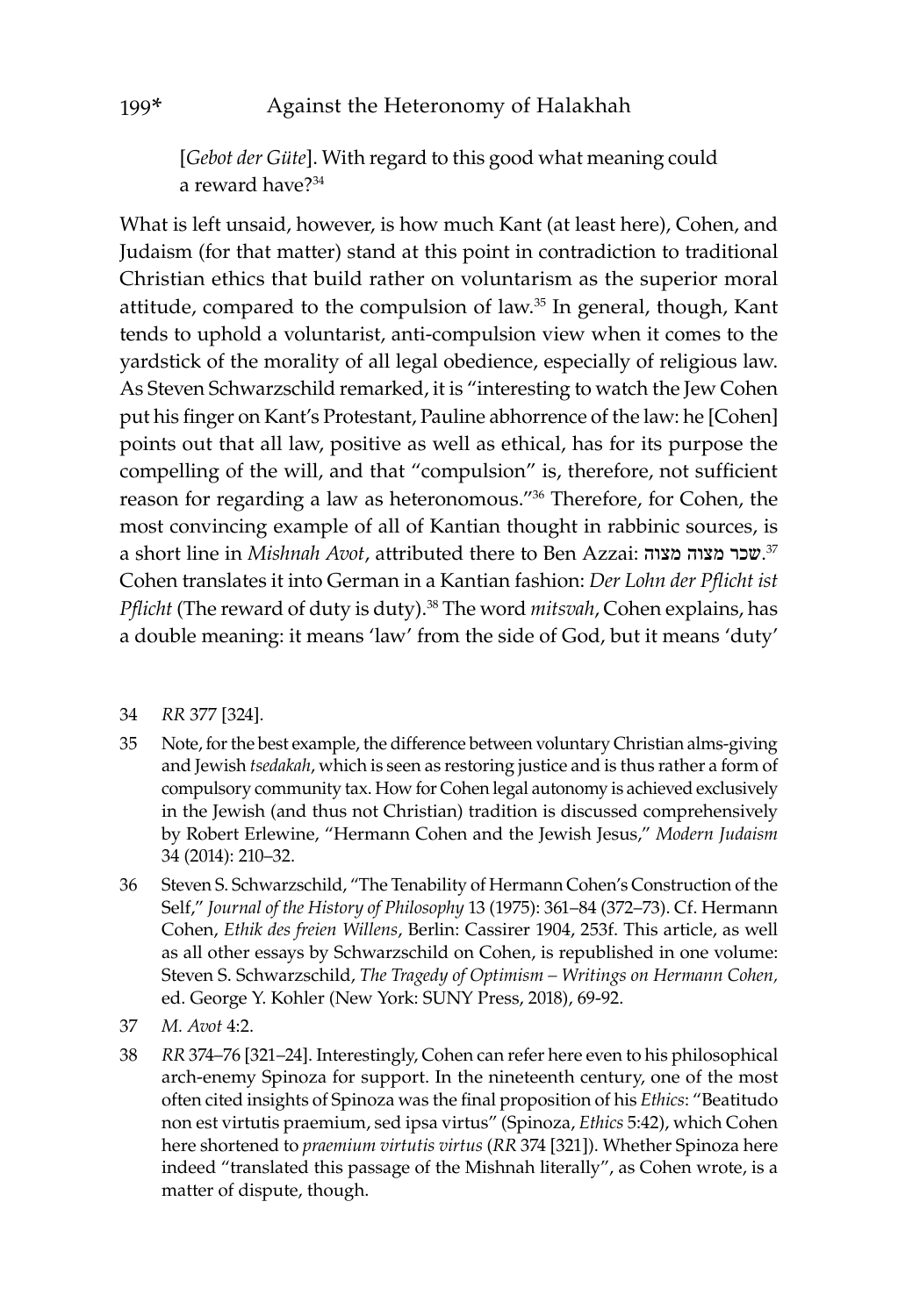for man who accepts it by his own free will as the "yoke of the law."39 There is no contradiction between the two sides. For Cohen, there can be no other reward than "the infinite, unceasing task of morality itself." Any other reward would turn morality into heteronomy and therefore "injure its purity."40

Whether or not those and similar examples are actually close to Kantian ethics, there are probably even more numerous rabbinic and medieval Jewish sources, which propound very clearly a system of "reward and punishment" as the motivation for the observance of *halakhah*. But Cohen, as a neo-Kantian philosopher, is not committed to an historical, that is, an empirical totality of the literal tradition of Judaism. Here, exactly like in his oft-criticized reading of Maimonides' philosophy, Cohen applies the neo-Kantian method of a 'regulative idealization' to Judaism's textual history.41 Cohen was interested in precisely those aspects of actual, historical Jewish thought that supported or even confirmed his own view of Judaism as rational, ethical monotheism, and therefore those same Jewish concepts are not so much historically true as rather universally valid, in the apriori, philosophical sense. Contradictory, irrational aspects, as much as they belong to empiric Jewish history of thought, can and should be philosophically neglected.<sup>42</sup>

Having thus established *halakhah* as law that must be kept not for reward but for its own sake, even according to Jewish tradition itself, exactly in the same methodical sense as moral law must be kept for its own sake according to Kant, Cohen can now proceed to discuss the problem of the divine lawgiver Himself. Would not the transcendent deity of the Jewish belief constitute a source of the law that is clearly outside the autonomous human will? Therefore, in order to salvage 'divine authorship' of Jewish law, as a last step Cohen needs to solve the heteronomy problem by discussing the concept of God Himself that stands behind his refutation of Kant's rejection of Judaism

- 39 *RR* 401 [345].
- 40 *RR* 374 [321]. Daniel Weiss discusses another example, the famous *na'aseh ve-nishma* from Exod 24:7; see Weiss, *Paradox*, 163–64.
- 41 For Cohen's reading of Maimonides, see Hermann Cohen, "Charakteristik der Ethik Maimunis," reprinted in Hermann Cohen, *Werke,* vol. 15, ed. Hartwig Wiedebach (Hildesheim: Olms, 2009), 161–269; and for discussion, Kohler, *Reading Maimonides' Philosophy*, 171–72.
- 42 For a discussion of this method in Cohen, see Steven Schwarzschild, "Germanism and Judaism – Hermann Cohen's Normative Paradigm of the German-Jewish Symbiosis," in Schwarzschild, *Tragedy of Optimism*, p. 104–11.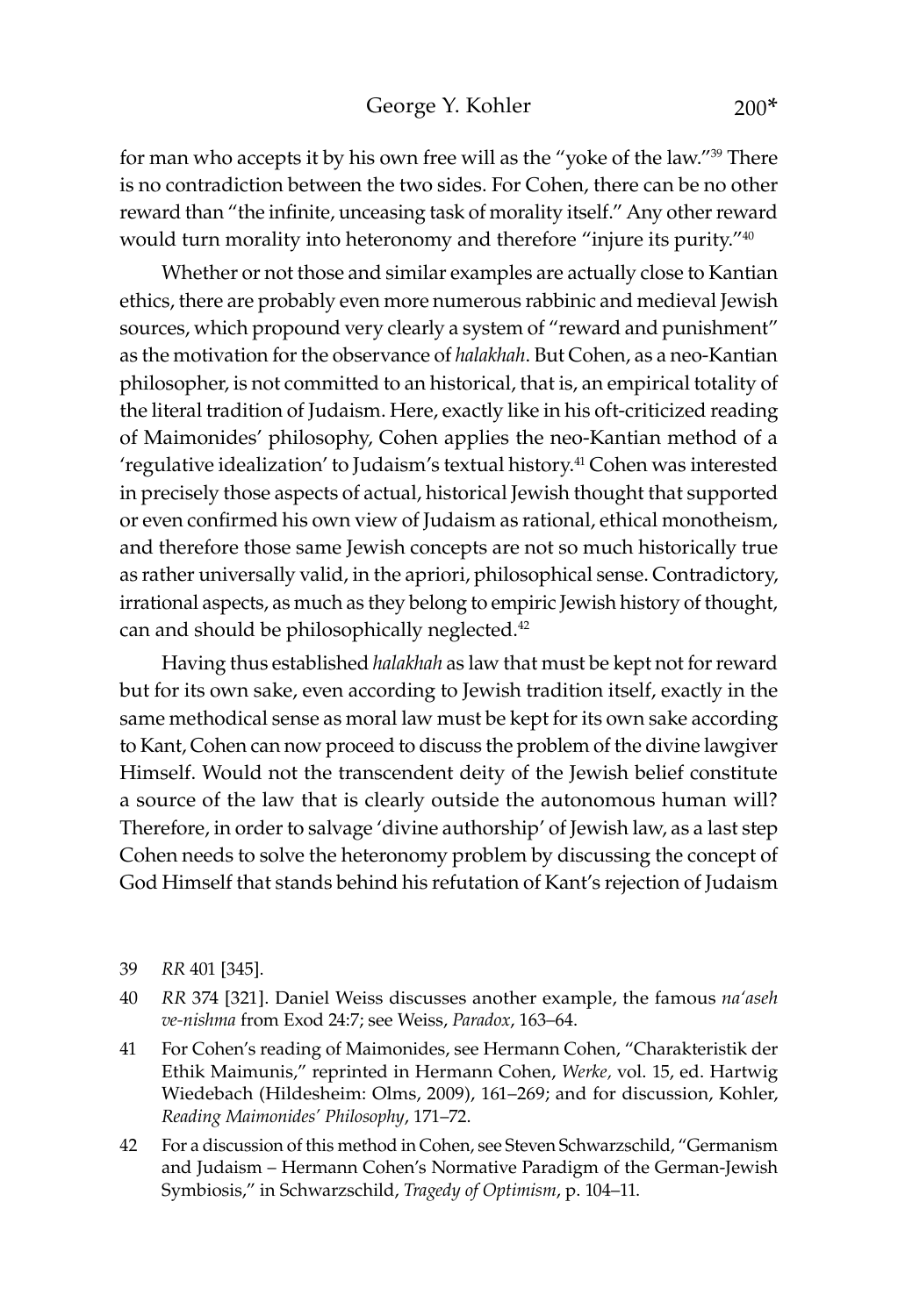as an ethical religion. Which God, for Cohen, is "the God of Judaism"? The biblical, personal God (endowed with anger, will, life, and spontaneity), or Kant's postulated God of practical reason? In his rejection of Judaism, even Kant seems to be committing the 'cardinal error of Protestant theology' that Cohen attacks at many places in his writings, but without ever mentioning Kant personally: to turn the God of the "Old Testament" into the national God of the Jews, the *Judengott*. This short-sighted triumph over Judaism in fact "stupidly applied the axe to monotheism itself," Cohen wrote, for if the God of the prophets is no longer also the God of the Christian world, monotheistic faith is losing its source and origin.43 Kant's alternative, a God postulated out of a rational necessity of his ethics, however, Cohen had rejected from early on as a return to eudemonism, because Kant's God became thus the "distributor of happiness" [*Austeiler der Glückseligkeit*].44 In fact, Cohen eventually rejected all three of the Kantian postulates: Freedom, because "it is not a postulate but rather the basic law of ethics" *[Grundgesetz der Ethik*]<sup>45</sup>; and the idea of immortality – that Kant (and Lessing) positioned against Judaism as a pre-condition for an ethical religion, as we saw above – because for Cohen immortality was the very opposite: a pre-religious myth that must be (and was) strictly separated from the pure monotheism of Judaism.<sup>46</sup>

The Jewish concept that comes closest to Cohen's own concept of God is the Maimonidean God without attributes, who is *almost an idea* in the view of Cohen.47 In Cohen's reading, "God's ways" from Exodus 33:13 – for Maimonides, identical with the attributes of action, that is, the only attributes of God we

- 43 Hermann Cohen, "Gesinnung," (1910) in Cohen, *Jüdische Schriften*, vol. I, 196–209  $(206 - 7)$ .
- 44 This appears first already in Cohen's second work of Kant interpretation, *Kants Begründung der Ethik*, from 1877, see Hermann Cohen, *Werke,* vol. 2, ed. Hartwig Wiedebach (Hildesheim: Olms, 2001), 358. Again in 1910, in Cohen, "Innere Beziehungen," 293. See Helmut Holzhey, "Kritische Rezeption der Kantischen Religionsphilosophie," in *Kant im Neukantianismus: Fortschritt oder Rückschritt?,* ed. Marion Heinz (Würzburg: Königshausen & Neumann, 2007), 68–74.
- 45 Hermann Cohen, *Der Begriff der Religion im System der Philosophie* (Giessen: Toppelmann, 1915), 50.
- 46 *RR* 390 [335].
- 47 Hermann Cohen, "Charakteristik der Ethik Maimunis," 203. For the same reading of Maimonides in Emanuel Levinas, see his "A Religion for Adults," in *Difficult Freedom. Essays on Judaism*, trans. Sean Hand (Baltimore: Johns Hopkins University Press, 1997), 17. For discussion see Kenneth Seeskin, *Autonomy in Jewish Philosophy*, p. 156.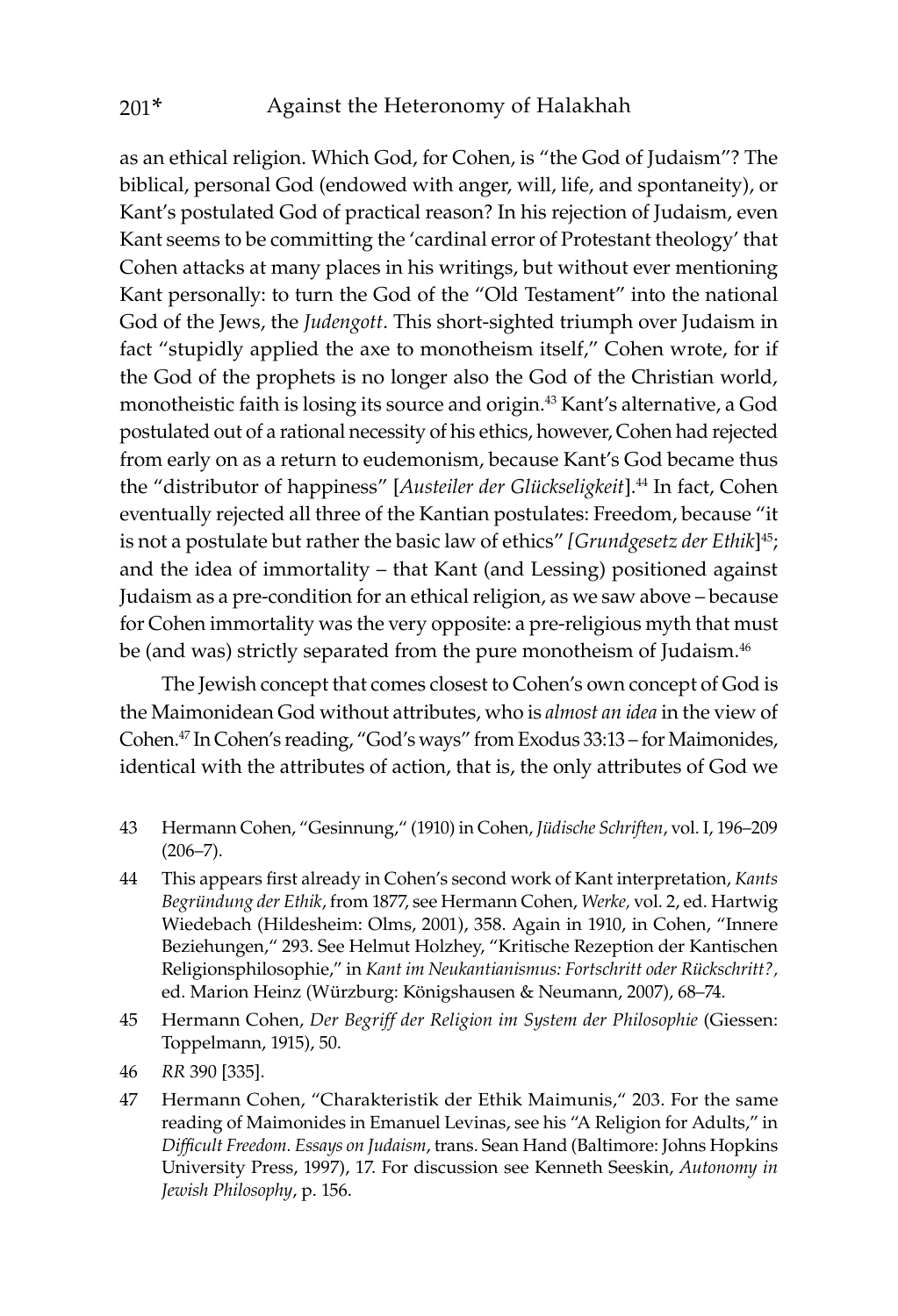can understand – are essentially of ethical character. These attributes define God solely as a moral being, as the essence of morality – God is merciful and gracious, long suffering and abundant in goodness and truth (וחנון רחום וארך אפים ורב-חסד ואמת).<sup>48</sup> "The *ways of God* describe His dealings with man," Cohen writes in 1900, and "they are therefore the norms of morality."49 In his epistemological advance over Maimonides, Cohen held that God is indeed a transcendental idea – but while traditional religionists and realists usually say that according to Cohen's view God was "only an idea," Cohen, as an idealist, insisted that his God "was *even* an idea," because an idea, for Cohen (and Kant), is more "real" than experienceable reality.50 From 1877 on, Cohen reintegrated his concept of God into his systematic neo-Kantian philosophy as the idea of truth – the logico-legal truth of "the necessary connection of the knowledge [*Erkenntnis*] of nature and the knowledge of morality." More specifically, 'God' means for Cohen the accordance [*Übereinstimmung*], that is, the systematic unity, "of theoretical causality and ethical teleology."<sup>51</sup> If we say God, in Cohen's language, we assume that the heuristic teleology of the natural sciences accords with the teleology of ethical action (when following the moral law). On this very share (that the idea of God has in the fundamental problems of philosophy) the share that religion has in human reason is based. In terms of religion, Cohen wrote: "If there is to be truth in the belief in God, God must be integrated into the science [*Wissenschaft*] of

- 48 Exod 34:6. In *Guide* I: 54, Maimonides explains that of Moses' two requests, to know *God's ways* (verse 13) and to see *God's glory* (verse 18), only the first is granted – for the scriptural 'glory of God' represents God's essence, which is unknowable. As opposed to that, the 'ways of God' are revealed, which indicates that God's actions are to be seen as models for the actions of men.
- 49 Hermann Cohen, "Liebe und Gerechtigkeit in den Begriffen Gott und Mensch," *Jüdische Schriften* III, 45. Twentieth-century Maimonidean scholars generally reject this ethical interpretation and identify the attributes of action in Maimonides with God's action in nature. See, for example, Shlomo Pines, "The Limitation of Human Knowledge According to Al-Farabi, Ibn Bajja, and Maimonides," in *Maimonides: A Collection of Critical Essays,* ed. Joseph A. Buijs (Notre Dame, IN: University of Notre Dame Press, 1988), 111.
- 50 Hermann Cohen, *Kants Begründung der Ästhetik* (Berlin: Dümmler, 1889), 125. Cf. also Cohen, *Kants Begründung der Ethik*, 74f., where he writes that we should say 'only a phenomenon,' as opposed to the errant 'only an idea.' Also cf*.* Cohen, *Ethik des reinen Willens* (Berlin: Cassirer, 1904), 417 (reprint in Cohen, *Werke*, vol. 7).
- 51 Both quotes are in *RR* 476 [410]. In fact, it can be shown here that Cohen's functional, philosophical concept of God did not change for the last forty years of his life.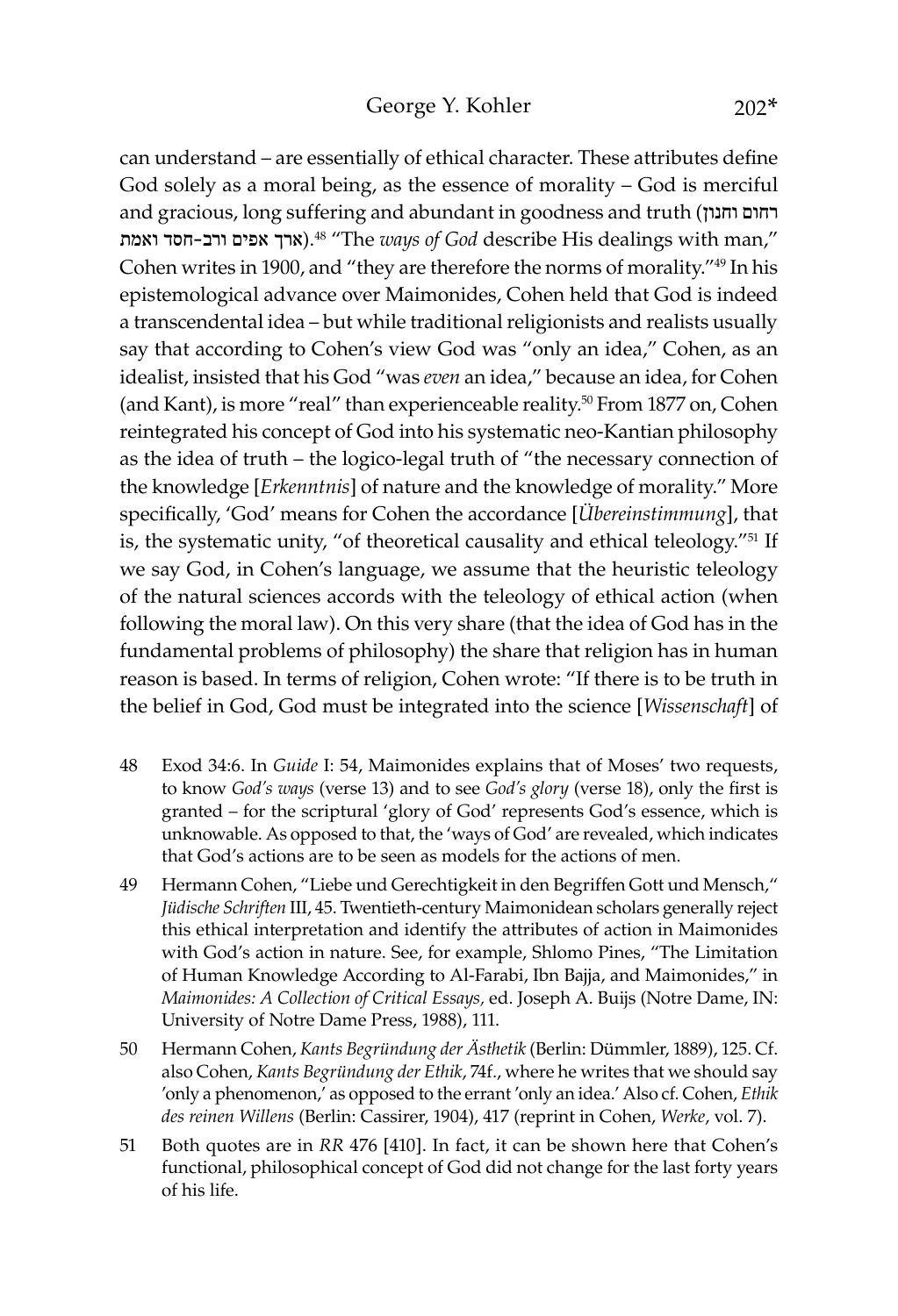ethics." Only thus, built on the rationality of science, belief can be freed from clinging to tradition and all external authority, and be truly autonomous.<sup>52</sup>

It is only based on this concept of God that Cohen is able to develop his understanding of an autonomous compliance with *halakhah*: "Pure ethics, in its application to man, cannot do without the concept of duty, ethics must transform the moral law into duty. The analogous change is completed in religion by transforming moral law into law that is commanded by God."<sup>53</sup> The commanding concept of the 'Divine command,' then, is nothing but the religious expression of the principle of the autonomy of the will, the difference is one of method, not one of essence. For Steven Kepnes, this equation is not even Cohen's innovation but

follows a Jewish model in which morality is determined by divine commands and *halakhah* mediates all moral relationships. Jewish law, in this model, is not Kant's heteronymous law that renders the self passive and obedient and destroys moral autonomy. Rather, Jewish law is both part of and a support and guide for the autonomous self.<sup>54</sup>

We have arrived here at what appears in Plato as the dilemma of Euthyphro: "Is what is morally good commanded by God because it is morally good, or is it morally good because it is commanded by God?"55 Kant has clearly resolved the dilemma in Euthyphro's favour. "So far as practical reason has the right to lead us, we will not hold actions to be obligatory because they are God's commandments, but will rather regard them as divine commandments because we are internally obligated to them."56 For Kant God stands

- 52 Hermann Cohen, *Einleitung mit kritischem Nachtrag zur neunten Auflage der Geschichte des Materialismus von Friedrich Albert Lange* (1914), in Cohen, *Werke* 5/ II (Hildesheim: Olms, 1984), 108.
- 53 *RR* 377 [324].
- 54 Steven Kepnes, "Hermann Cohen's Liturgical Reasoning on the Moral Subject and the Moral Community," in *German-Jewish Thought Between Religion and Politics*, ed. Christian Wiese and Martina Urban (New York: de Gruyter, 2012), 115–32 (128).
- 55 Plato, *Euthyphro* 10a. See here Jochen Bojanowski, "Kant's Solution to the Euthyphro Dilemma," *Philosophia* 44 (2016): 1209–28.
- 56 "Wir werden, so weit die praktische Vernunft uns zu führen das Recht hat, Handlungen nicht darum für verbindlich halten, weil sie Gebote Gottes sind, sondern sie darum als göttliche Gebote ansehen, weil wir dazu innerlich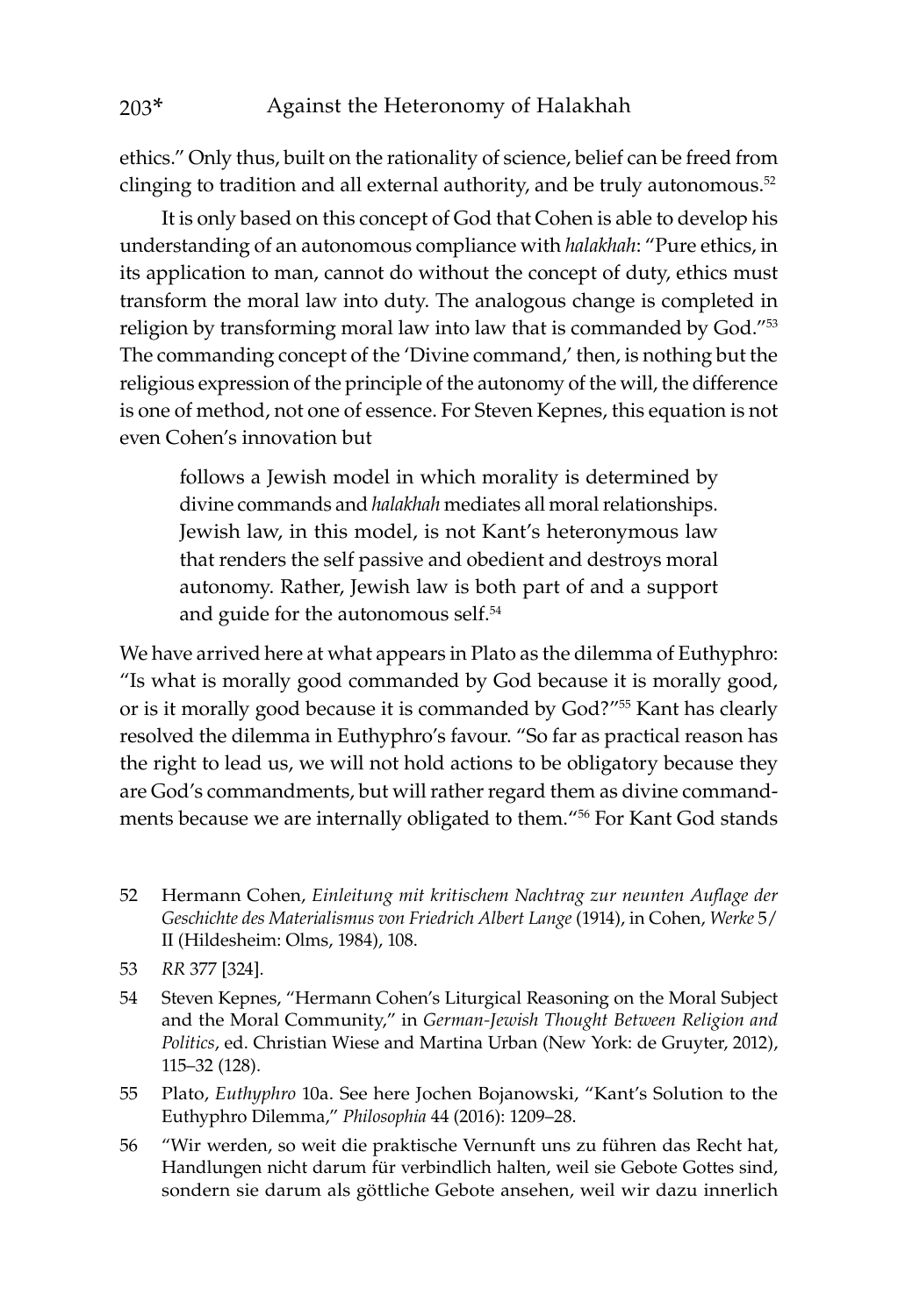somewhat outside of ethics; in fact, the notion of a moral ruler of the world eventually grows out of a rational necessity to reconcile the irreconcilable (for Kant): the apriori universality of the moral law with the need to find this law within the individual's autonomous reason. A truly ethical society [*Tugendreich*] cannot be a democracy for Kant, it needs an autonomous will as lawgiver of *absolute* authority. Otherwise the law was merely (politically) *legitimate*, but not truly *moral* law. And here is the crucial point: Neither can this moral law be thought of as proceeding originally from the will of this lawgiver, Kant argued, because then "the duty to commensurate to them would not be free virtue, but externally enforceable legal duty." Logically, for Kant, there is only one way out of this dilemma: The supreme lawgiver of the ideal ethical community must be one, "with respect to whom all *true duties*, hence also all ethical duties, must, *at the same time*, be thought of as his commandments." This is the concept of "God as the moral ruler of the world."57 Therefore, for Kant, "morality leads inevitably to religion," and not *vice versa*, we are logically forced to conjecture the ruling of God if we want to be moral human beings.<sup>58</sup>

For Cohen, Euthyphro's dilemma is less simple. He denied the contradiction between what Kant called "internally obligated" and what he constructed as the philosophical idea of God, now no longer a postulate but integral part of Cohen's neo-Kantian ethics. In addition, defending Judaism, Cohen wants to refer to the God of religion not exclusively as the necessary outcome of human ethical thought, as in Kant. The God of religion is the God Cohen reads *out of Jewish sources* – for him, critical, idealized reading of rabbinic texts is able to produce something very close to his own concept of God, he assumed. Thus, in a historical but also in a theoretical way, God stands for Cohen at the beginning of philosophical ethics, not at its end. In the words of Rashkover: "While Kant maintains that the moral self must postulate knowledge of God for the sake of the rationality of our action, Cohen understands God as the very pre-condition of our morality."59 For

verbindlich sind." *Kritik der reinen Vernunft*, A 819/ B 847; in English: *Critique of Pure Reason*, trans. Guyer/Wood (Cambridge: Cambridge University Press, 1998), 684.

- 57 Kant, *Religion within the Boundaries*, 109–10 (translation edited, emphasis in the original).
- 58 Ibid., 53.
- 59 Rashkover, *Revelation and Theopolitics*, 22.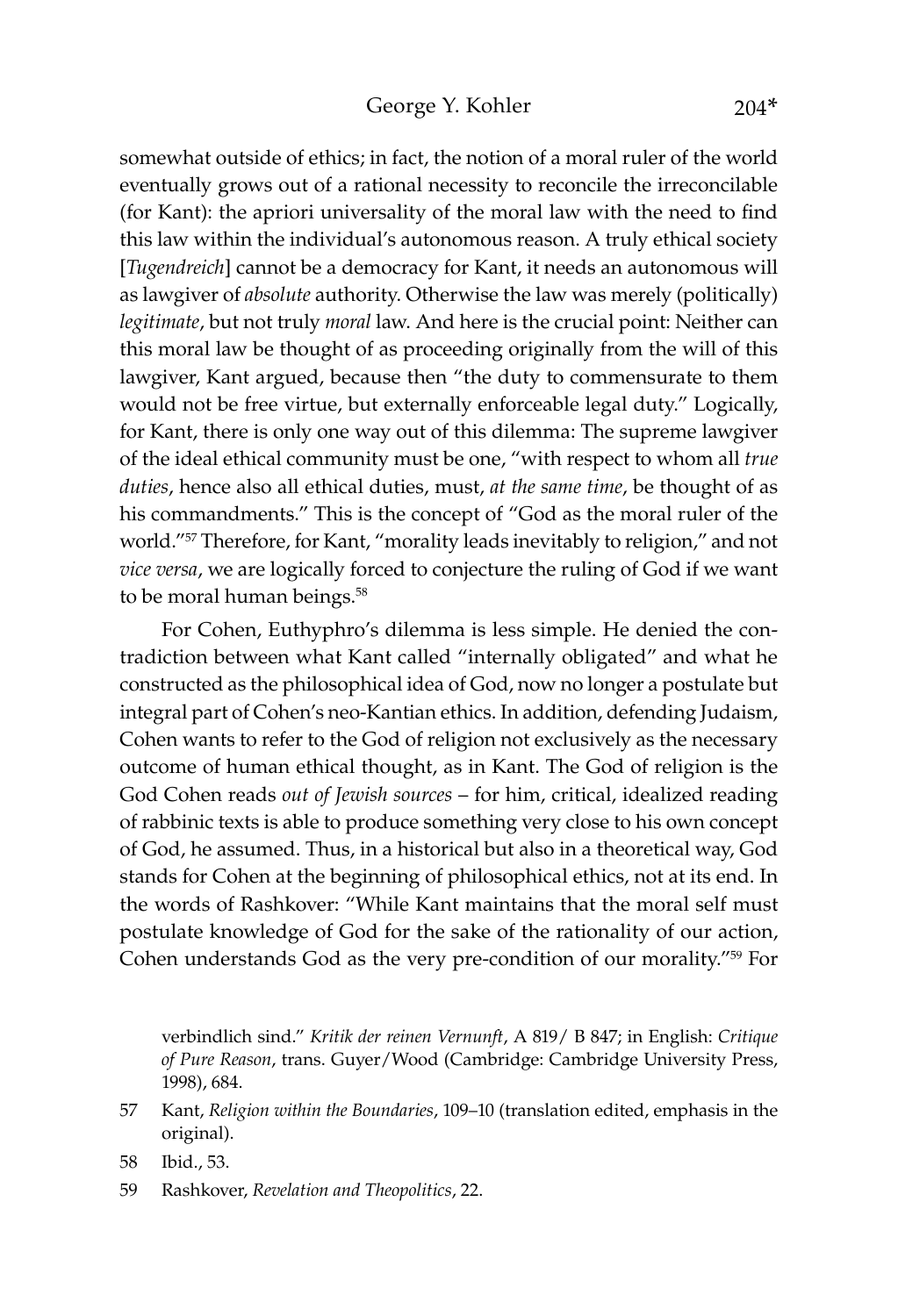Kant, God is a *synthetical proposition apriori*, because God "*exceeds* the concept of duty that morality contains"60 – in other words, if there was a God at all, this God will then command the moral law, that is, be synthetically added to the concept of morality as the notion of duty. Cohen's God-idea, however can in a certain way be thought of as *analytic*: God is the *guarantor* [Bürge] of the 'success' of the moral law, and thus not an addition to it, but the condition of its realization. That is, because the One God represents the unique, that is, non-relativist *truth* of rational, apriori ethics.

Probably here Kant and Cohen are furthest away from each other, and it is again the abstract, philosophical consequences of pure monotheism that divide them so decisively. Kant recommends to the Jews that they should rather have faith in many mighty invisible Gods, if they could only "think of them as united, despite their departmental differences, in deeming worthy of their appreciation only those human beings who adhere to virtues *with all their heart*," contrary to having faith in one God, "who, however, makes of mechanical cult the main work."61 Cohen, ironically, finds even in the traditional exegesis of the foundational verse of Jewish monotheism, the *Shema Yisrael* (Deut 6:4), textual proof that the love of God "with all your heart" essentially refutes Kant's accusation of a mechanical service of God – again without mentioning Kant.<sup>62</sup> But more importantly, Cohen believed for logical (one might say mathematical) reasons that only monotheism (oneness) can lead to virtuous action, and what is still more in his view, only monotheism can lead historically to the one (united) *messianic humanity* of the future.<sup>63</sup> Simply put, Kant says moral laws are human duty *as if* they were divine commandments, Cohen says moral laws *are* divine commandments. As we saw above, Cohen would not adopt the Kantian distinction between morality and (political) legality, based on the heteronomous nature of compulsion, in Kant's view. For Cohen autonomous acts are compelled, too – not by external forces, however, but by the power of human reason. Concerning the divine source of *halakhah*, Cohen's view would consequently mean that there is no heteronomy involved. If divine Jewish law is followed not for reward, and if

- 60 Kant, *Religion within the Boundaries*, 35 (my emphasis).
- 61 Ibid., 132 (my emphasis).
- 62 Cohen, "Gesinnung," 207.
- 63 *RR* 297 [254-55] With no room for interpretation: "The unique God means the unity of morality." / "Messianism is the straightforward consequence of monotheism."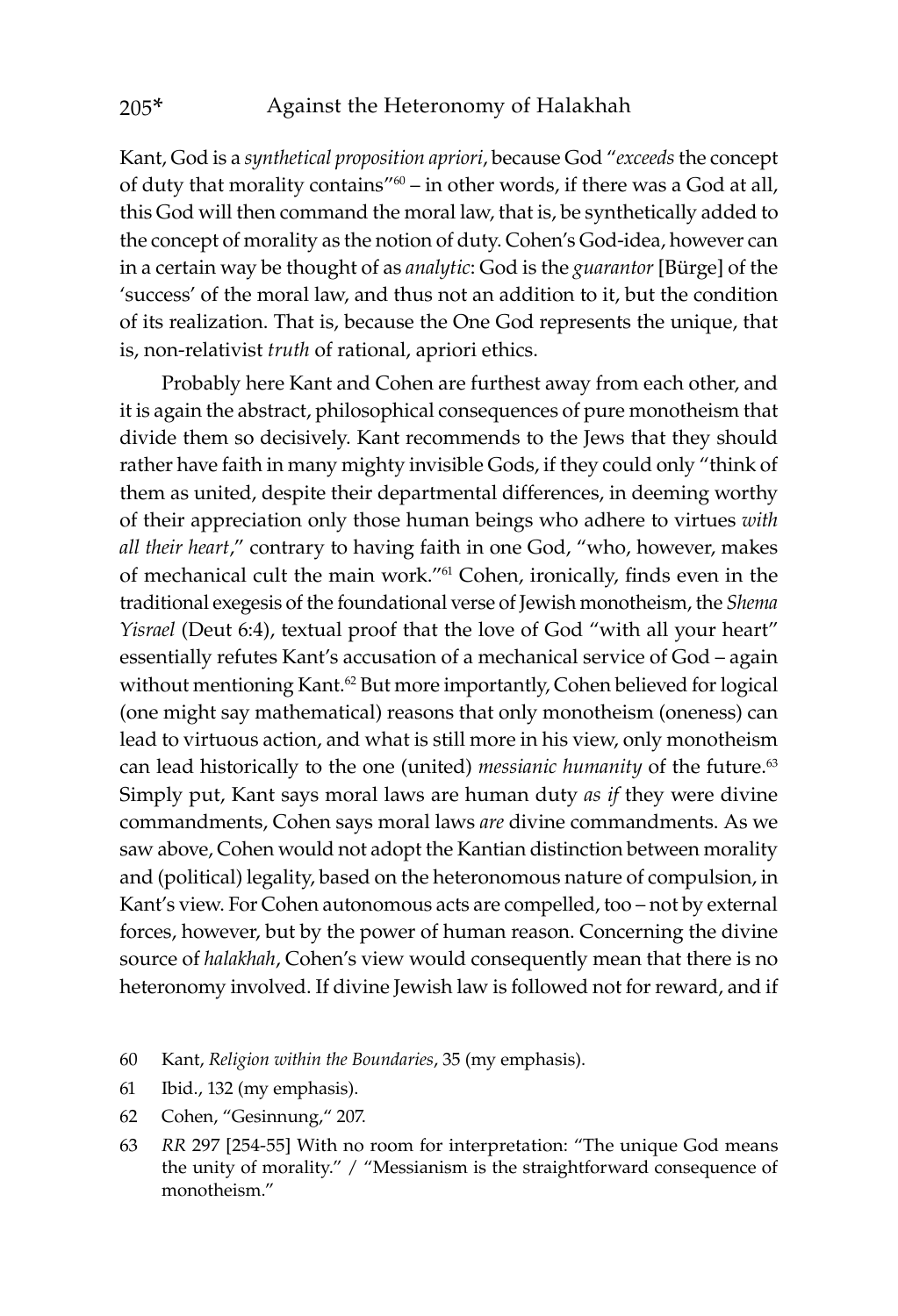*divine* here means the transcendent idea of the infinite realization of the good in the world, ideally *halakhah* is but a religious instantiation of autonomous moral law, as Cohen repeatedly claims:

If ethics demands that the will fulfill the moral law as the law of moral reason, then it can only be a methodological distinction when the religion of reason teaches one to think of the will of reason as a commandment of God.64

Daniel Weiss has shown what exactly constitutes that mere "methodological distinction" Cohen mentioned here and at several other places,<sup>65</sup> but, for the purpose of the present study, it suffices to note that this distinction is no longer essential for Cohen, that it does not prevent Jewish law from ideally being moral law. True, Cohen can identify divine command with the autonomous moral will essentially because for him God is an idea of practical human reason. But it must always be emphasized: For the neo-Kantian idealist the ontological status, that is, the 'reality' of ideas is on a much higher level, more "real," than the "actuality" of material objects, of empirical reality.<sup>66</sup> Cohen's idealization of the monotheistic God of the Jewish sources rather turns God into the only, the unique Being [Sein], while everything else is appearance  $[Schein]^{67}$  – thus crucially going beyond, if not even dismantling Kantian theology.68 In addition, it is true that Cohen's *halakhah* is an idealized version of Jewish law and not identical with all traditionally observed regulations, let alone in their orthodox interpretation. But not only is Cohen well aware of this, his purpose is rather to demonstrate in general that observing *halakhah* (when compelled by the rationally accepted divine command) would not necessarily violate the autonomy of the human will and would thus not distinguish Jewish law from moral law. Once this is achieved, Cohen also

- 64 *RR* 236 [202]. Exactly the same claim is then repeated at least twice in *RR*, see *RR* 395 [339] and *RR* 377 [324] as quoted above.
- 65 Weiss, *Paradox*, 162–63.
- 66 Like many others, Rashkover, *Revelation and Theopolitics,* 10, believes Cohen "cannot express the reality of God." In contrast, Steven Schwarzschild even saw in Cohen's insistence on the higher reality of ideas a distinctive theological rejection of Christianity: "In this spirit Cohen pitted the Jewish God-idea against the Christian doctrine of the incarnation." See Schwarzschild, "The Day of Atonement," *Judaism* 17 (1968): 352–57 (353).

<sup>67</sup> *RR* 48 [41].

<sup>68</sup> Compare Rashkover, *Revelation and Theopolitics*, 15.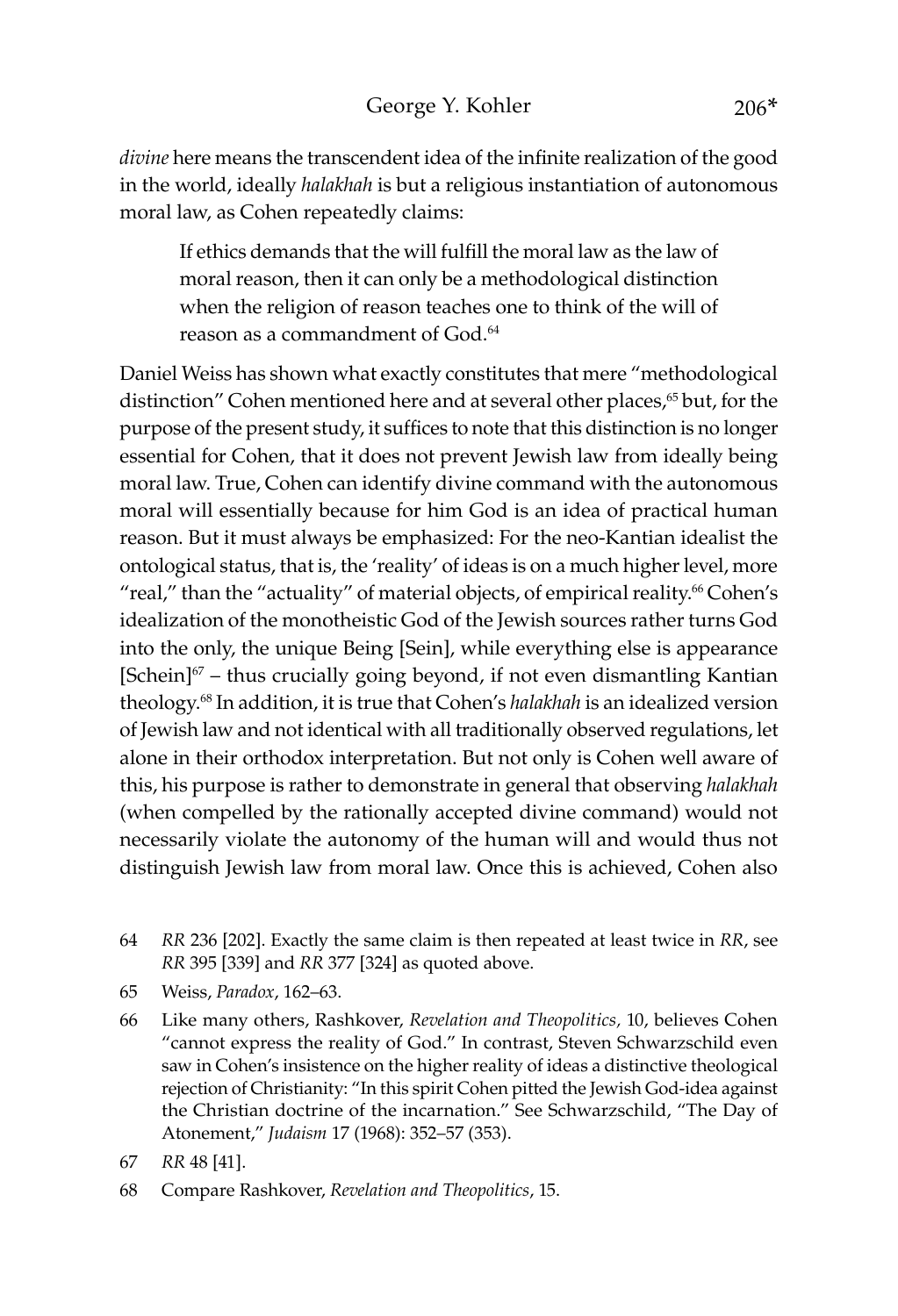enters into a long discussion of traditional Jewish rituals, their meaning, and especially their contribution to the moral law of God.

Concerning ritual regulations Cohen falls back on a common explanation in Jewish theology from Sa'adia through Maimonides to Mendelssohn: All laws that cannot directly be identified with a moral end follow pedagogical purposes: to educate the keeper of this legal regulation to eventually observe the pure moral law itself. This distinction, however, would not harm the unity of *halakhah* for Cohen. For what is not moral law in itself is "a means to the promotion of, and education in, the moral law."69 This education, however, Cohen knows well, in reality "might take wide detours in its course that often may appear roundabout."70 It is not even clear that all existing halakhic regulations can be squeezed into this model. Notwithstanding his univocal call not to abandon *halakhah* in order to facilitate social and cultural contact of the modern Jew with his surroundings, Cohen is still pronouncedly critical of practical *halakhah*'s attempt to penetrate "with the minuteness of miniature paintings the whole life with all its obligations, dominating actions that seem most insignificant as well as most intimate."71 Humans have also other cultural concerns than exclusively moral or religious ones, and while moral law must be the *supreme* guide over all human activities, both *halakhah* and moral law must still not necessarily be the *immediate* guide of all our activities, Cohen writes, "let alone the unique and sufficient one." In the traditional Jewish approach of granting absolute power over Jewish life to *halakhah* there lies a "real danger" for Cohen, because the one-sidedness of its ethical orientation ignores human interest in natural sciences and excludes aesthetical needs, and sometimes even theoretical thinking.<sup>72</sup>

But eventually, excluding nonsensical or mystical customs and enduring Jewish law's usurpatory aspirations, it is the indivisibility of all *halakhah* that is decisive for Cohen's identification of the autonomous moral will with the rational acceptance of Divine law. While Cohen's referring to the educational purpose of many ritual regulations of *halakhah* is nothing new in Jewish thought, his insistence on the inextricable interwovenness of ritual and moral *mitsvot* is an original defense of *halakhah* both against Jewish reform and

- 69 *RR* 401 [345].
- 70 *RR* 395 [340].
- 71 *RR* 402 [345].
- 72 All quotes: *RR* 402 [346].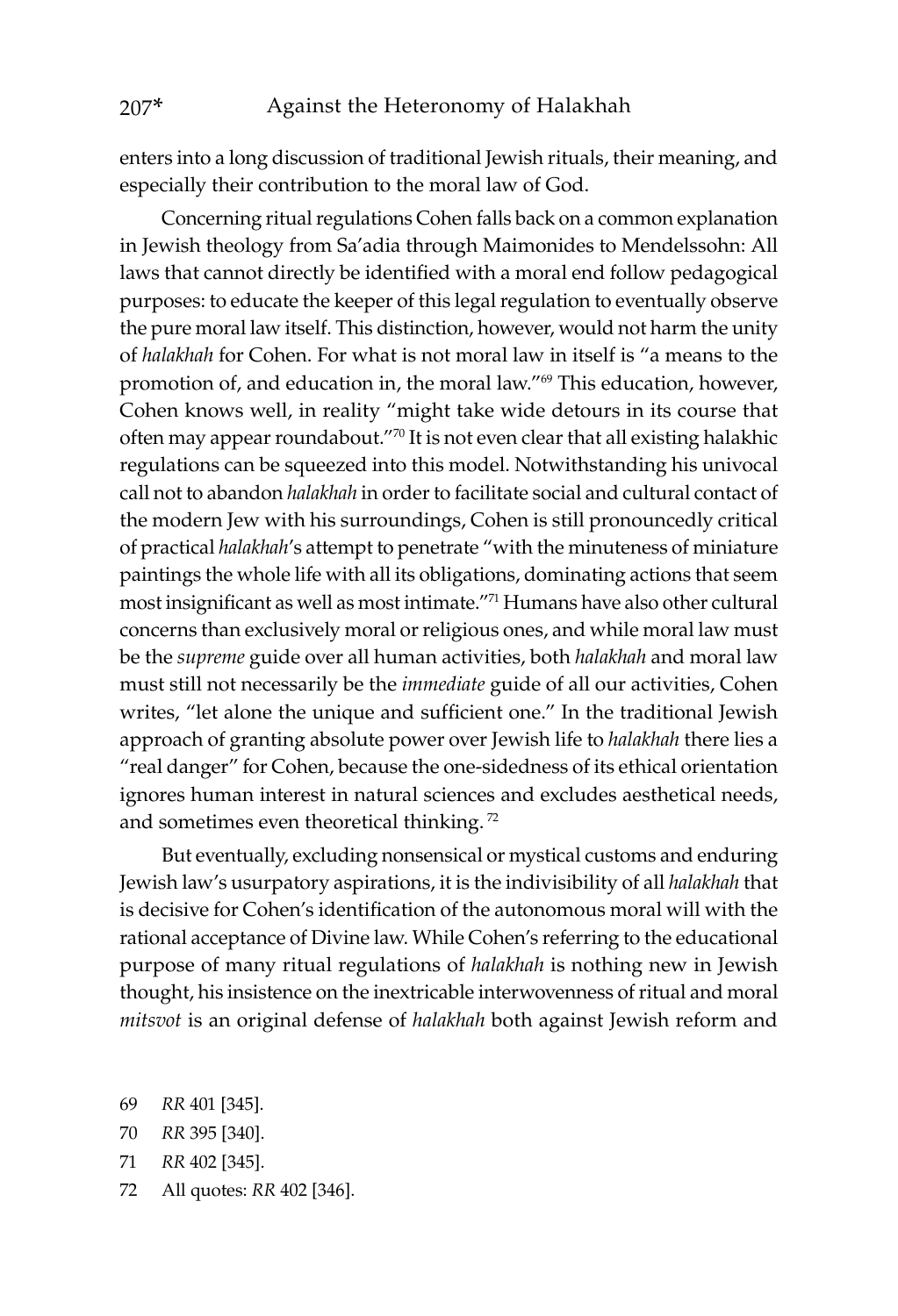against Christian, or even against the Kantian critique of Jewish legalism. At the beginning of his chapter on "The Law" in the *Religion of Reason* Cohen introduced an extensive discussion of the practical, indeed inseparable entanglement of several hygienic, dietary, clerical, political or cult-dominated *mitsvot* with moral laws such as the laws of charity or workers' rights.73 Given this dialectical interpenetration, in Cohen's view it would ultimately damage also the moral law if one were to fight religious rituals of Judaism.<sup>74</sup> The distinguishing criterion for Cohen is only the rational autonomy of the observant Jew in keeping whatever *mitsvah*, ritual or moral. Cohen's Judaism has room for the affirmation of true religious rituals, because ethically Cohen can "demand the adoration of the idea of God *in addition* to moral action" – as he once wrote to his student, the radical Reform rabbi Benzion Kellermann, in a critical reply to Kellermann's rejection of all ritual law.75

In summary, as much as Christianity is in no way identical with the *religion of reason* for Kant, neither is traditional, historical Judaism per se a *religion of reason* for Cohen. But contrary to Kant, who reduced the morality of Christianity to some moral teachings of its founder, Cohen claimed a consistent thread of ethical doctrine running through the millennia of Jewish literary history. This thread begins logically at the idea of strict monotheism. While Kant seems to have no concept of the rational consequences of strict monotheism, in Cohen his re-introduction of the God-idea into modern philosophical thought justified the eventual identification of divine command with the autonomous will – thus turning the observance of *halakhah* ideally into a moral act. For Cohen, Judaism, as a religion, simply denies that there is a contradiction between its God and rational ethics, for the monotheistic Jewish God is the guarantor of the realization of moral law. Thus, to be obedient to this God is not forcing heteronomous principles upon human reason; obedience to *halakhah* does not pose an ethical problem for Cohen, even on Kant's own terms. In the words of Steven Schwarzschild, "theonomy is not only not incompatible with, but is positively conducive to Kantian

73 *RR* 395–98 [339–42].

<sup>74</sup> *RR* 399 [343].

<sup>75</sup> Cohen to Kellermann, February 16, 1908 ("Benzion Kellermann Collection" of the Center for Jewish History Archive, digitalized correspondence, p. 37). See here the discussion of this important letter in Torsten Lattki, *Benzion Kellermann – Prophetisches Judentum und Vernunftreligion* (Göttingen: Vandenhoeck & Ruprecht, 2016), 232.